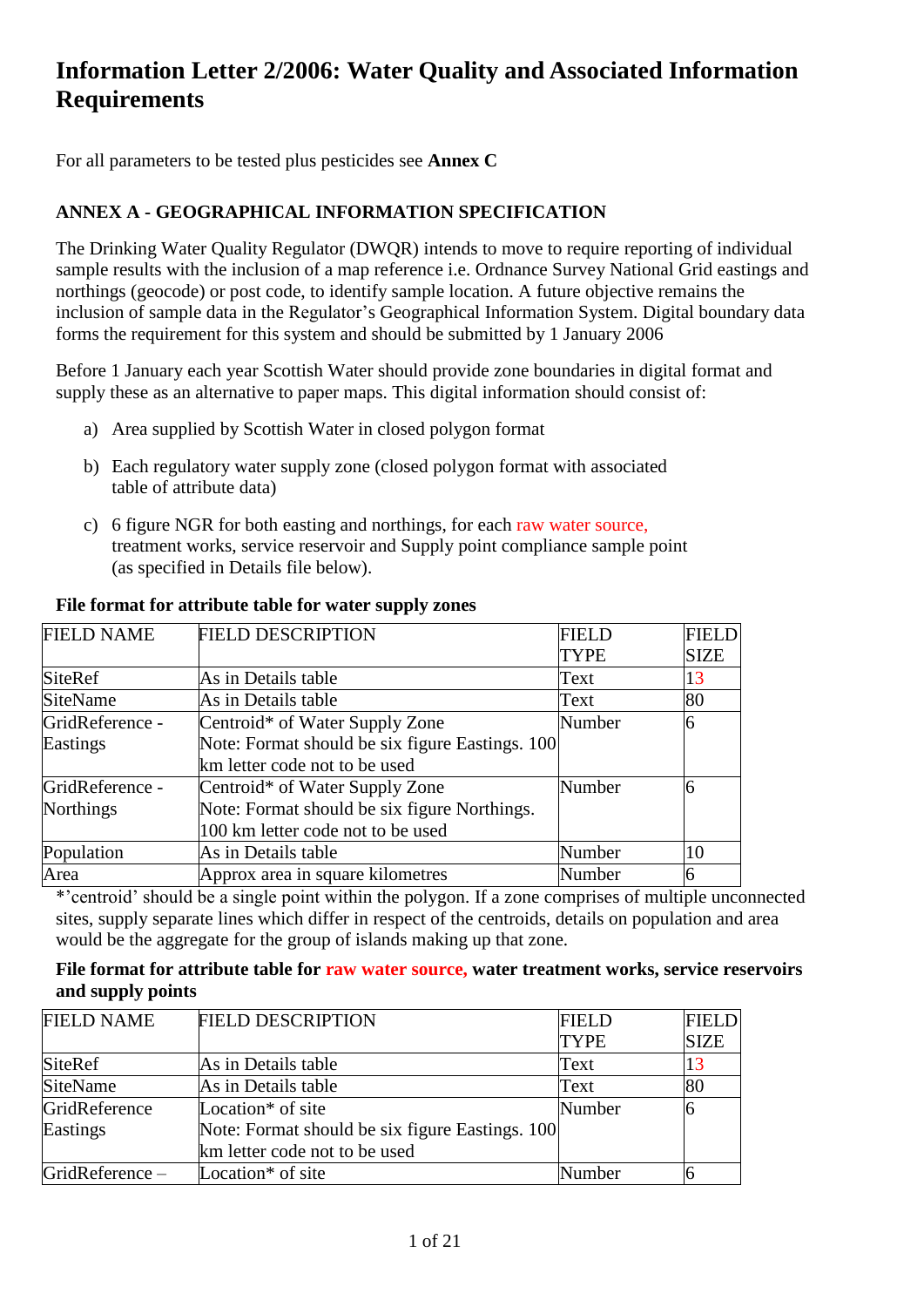| <b>Northings</b> | Note: Format should be six figure Northings. |  |
|------------------|----------------------------------------------|--|
|                  | 100 km letter code not to be used            |  |

\* Location should be the sample tap or generalised point within site if no current specific NGR for sampling point.

# **Formats**

DWQR uses ESRI Arcview GIS software, currently version 3.2 and 8.3. Thus ESRI Shape (.shp) files are the preferable for submission. If not available, boundaries in 'dxf' (drawing exchange format), 'dwg' files from AutoCad and MapInfo '.mif' may also be suitable. Point data can be converted to Shapefiles from Microsoft Excel (comma separated variable) files.

Geocodes for sample point locations and sites should be supplied in two fields of separate "Eastings" and "Northings" referenced to the Ordnance Survey. **100 km letter code not to be used.** i.e. TQ 2975079750 should be 529750 179750. "Eastings" and "Northings" fields as in 'Details' table are format for all submissions.

For Scottish Water supply area, water supply zones and supply point areas, the closed polygons required should be created by digitising from background mapping at a scale of 1:10,000 for rural areas, or 1:2,500 or better for urban areas. These are preferred specifications, and Scottish Water should contact DWQR if they experience problems. A table of identifiers shall be provided with the closed polygon data that refer to the "Details table" of the information returns. (i.e. MS Excel file).

Scottish Water is also encouraged to advise the DWQR of any localities within its area in which the company has no consumers, either because they are 'undeveloped areas' or because the area is fed by a 'private supply'. This will be helpful to properly verify that areas of apparent 'no mans land' are not declared by Scottish Water part of a zone in error.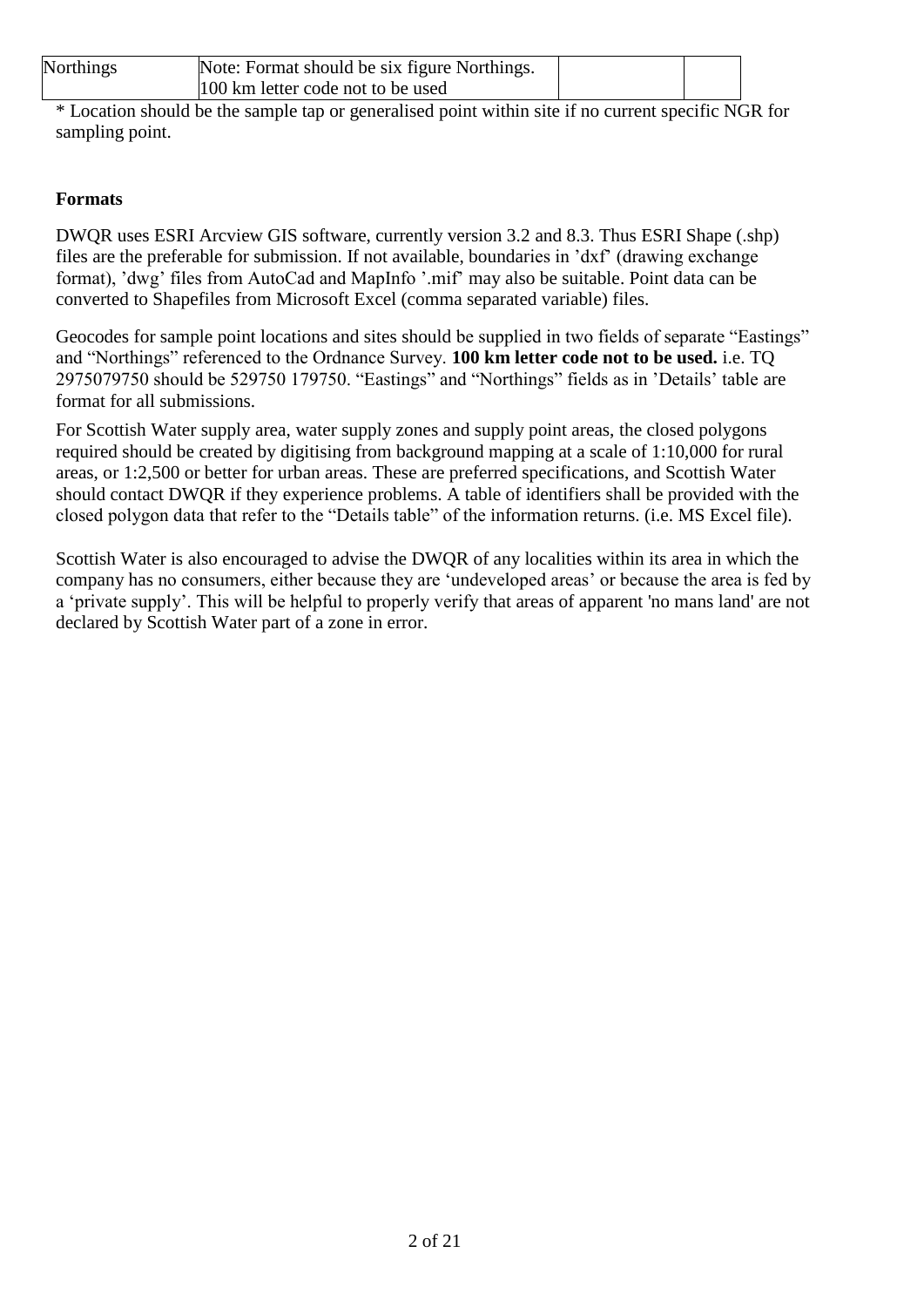## **ANNEX B - FILE SPECIFICATION**

This document details the tables to be submitted by Scottish Water for compliance data returns under The Water Supply (Water Quality) (Scotland) Regulations 2001. It is required that the tables are to be submitted in Comma Separated Variable (.csv) or MS Excel (.xls - version 97 or onwards) formats.

Under each section listed below, is a brief description of the filename and purpose of the table, followed by a more detailed explanation of the individual fields within the table. All tables are required to be submitted with the January data return (on 21 March) and data tables monthly thereon. See Notes preceding each table specification.

Should data supplied in tables need to be re-submitted the WHOLE file must be supplied to DWQR, not the revised data only.

Information on failures is to be included in full via the current DWQR event reporting system. The LIMS sample number of the failure will be used to extract a comment from the relevant event and outcome notification form within the DWQR's database.

The information requested in tables must be completed as a single rows with the individual fields completed as columns in a table. See Notes preceding each table specification.

## **The following separate tables are required for compliance data return:**

- 1. Details table
- 2. Data table
- 3. Site Details table
- 4. Out of Service table
- 5. Schedule Shortfall table
- 6. Check Details table
- 7. Pesticide Monitoring table
- 8. Authority Details tables (2 tables)
- 9. Raw Source Details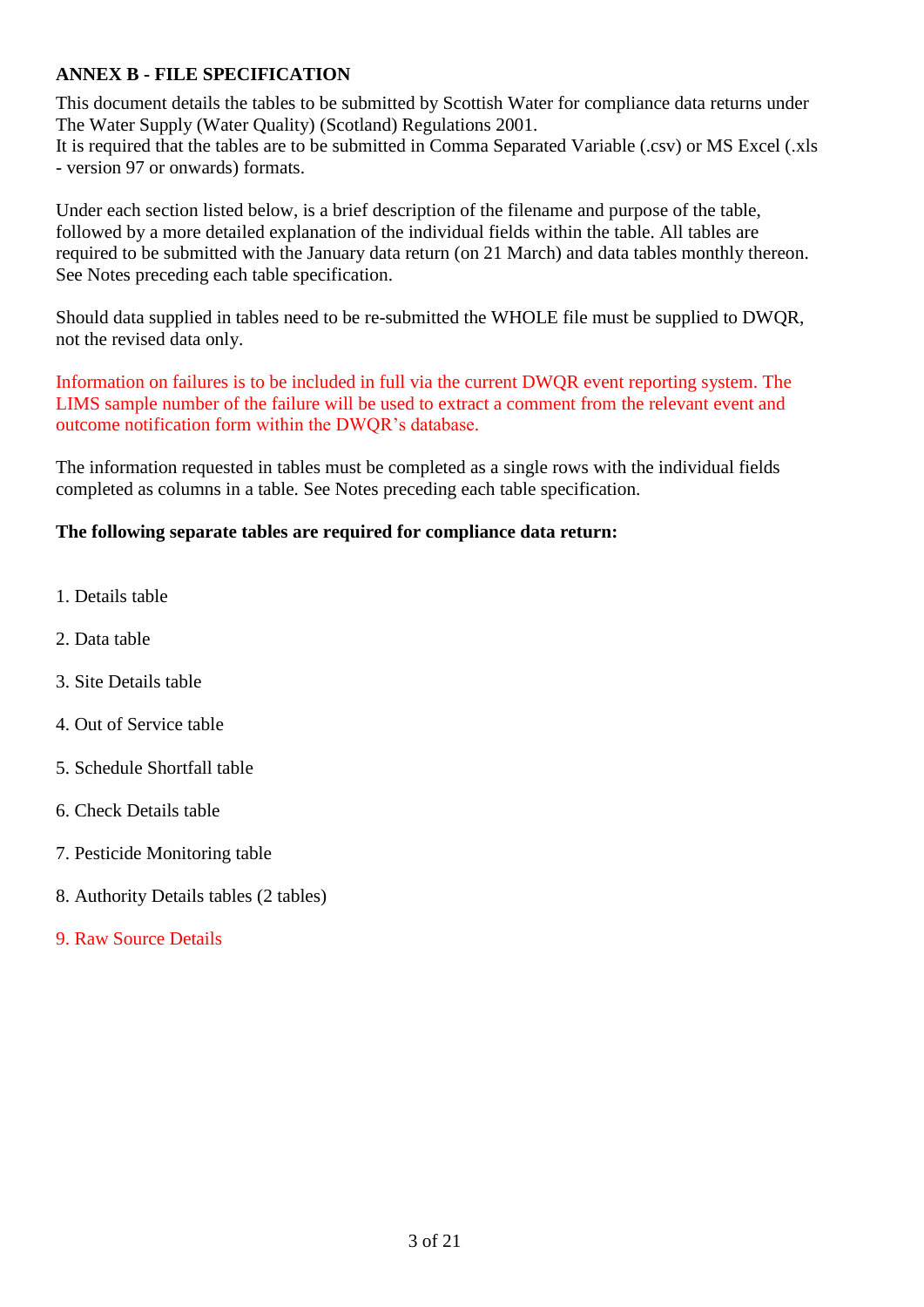# **CHECKLIST FOR COMPLIANCE DATA RETURN**

Scottish Water should check all data before sending it to the DWQR. Below is a check List for Compliance Data return. Please complete form and include with your return.

| 1. Files included in the return        | a) Microsoft<br>Excel files (.xls) | $\vert$ b) Comma<br>separated<br>variable files<br>(.csv) |
|----------------------------------------|------------------------------------|-----------------------------------------------------------|
| a) details table                       |                                    |                                                           |
| $\mathbf b)$ data table                |                                    |                                                           |
| $ c\rangle$ site details table         |                                    |                                                           |
| $\vert$ d) out of service table        |                                    |                                                           |
| e) schedule shortfall table            |                                    |                                                           |
| f) check details table                 |                                    |                                                           |
| $ g\rangle$ pesticide monitoring table |                                    |                                                           |
| i) authority details (2 tables)        |                                    |                                                           |
| i) raw source details                  |                                    |                                                           |

I confirm that I have checked all the files, and data.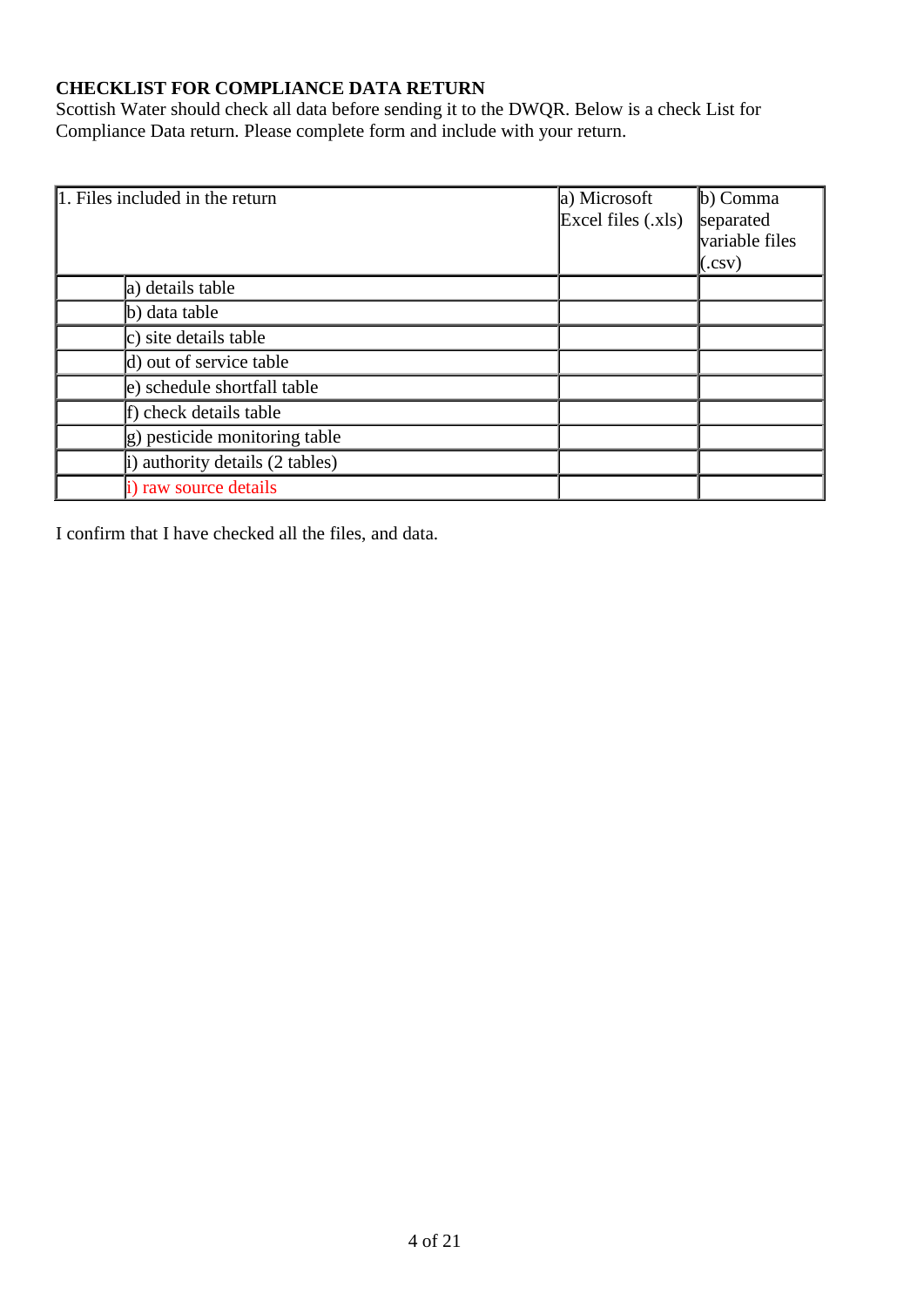# **1 DETAILS TABLE Filename**

The filename should consist of "SCO" followed by "DetailMMMYY". For example:

Filename: SCODetailJAN06.[csv][xls]

- (i) The details table must contain records with fields for each of the supply zones, authorised supply points, service reservoirs/water towers, raw water sources and water treatment works in use at any time during the reporting year, as follows:
- (ii) Frequency of submission with January data return.
- (iii) All date formats can be either DD/MM/YY or DD/MM/YYYY
- (iv) The fields must be in the order specified below:

| <b>FIELD NAME</b> | <b>FIELD DESCRIPTION</b>                                 | <b>STATUS</b>         | <b>FIELD</b> |             | <b>FIELD FIELD EXAMPLE</b> |
|-------------------|----------------------------------------------------------|-----------------------|--------------|-------------|----------------------------|
|                   |                                                          | (Mandatory/Desirable) | <b>TYPE</b>  | <b>SIZE</b> | (for illustration only)    |
| <b>SiteRef</b>    | Reference number which consists of                       | Mandatory             | Text         | 13          | Z000000000013              |
|                   | i) type prefix $\sim$ <b>Z</b> for supply zone           |                       |              |             |                            |
|                   | <b>R</b> for service reservoir/water tower               |                       |              |             |                            |
|                   | <b>A</b> for raw water source                            |                       |              |             |                            |
|                   | <b>T</b> for water treatment works                       |                       |              |             |                            |
|                   | <b>S</b> for supply point                                |                       |              |             |                            |
|                   | ii) identifier number for each of the raw water sources, |                       |              |             |                            |
|                   | supply zones, service reservoirs/water towers, water     |                       |              |             |                            |
|                   | treatment works or supply points                         |                       |              |             |                            |
|                   | Note: For identifier above you do not need               |                       |              |             |                            |
|                   | to create a new numbering system - use the numbers in    |                       |              |             |                            |
|                   | your existing system.                                    |                       |              |             |                            |
| <b>SiteName</b>   | Name of Site                                             | Mandatory             | Text         | 80          | Schiehallion South         |
| <b>StartDate</b>  | Reporting period start date in the format DD/MM/YY.      | Mandatory             | Date         | 8/10        | 01/01/04                   |
| EndDate           | Reporting period end date in the format DD/MM/YY         | Mandatory             | Date         | 8/10        | 31/12/04                   |
| Population        | For zones estimate of population supplied.               | Mandatory             | Number -     |             | 99347                      |
|                   | Note: For treatment works, supply point and              | (Zones only)          | Integer      |             |                            |
|                   | reservoir/water tower leave field blank.                 |                       |              |             |                            |
| VolOutCap         | Either:                                                  | Mandatory             | Number -     |             | 10400                      |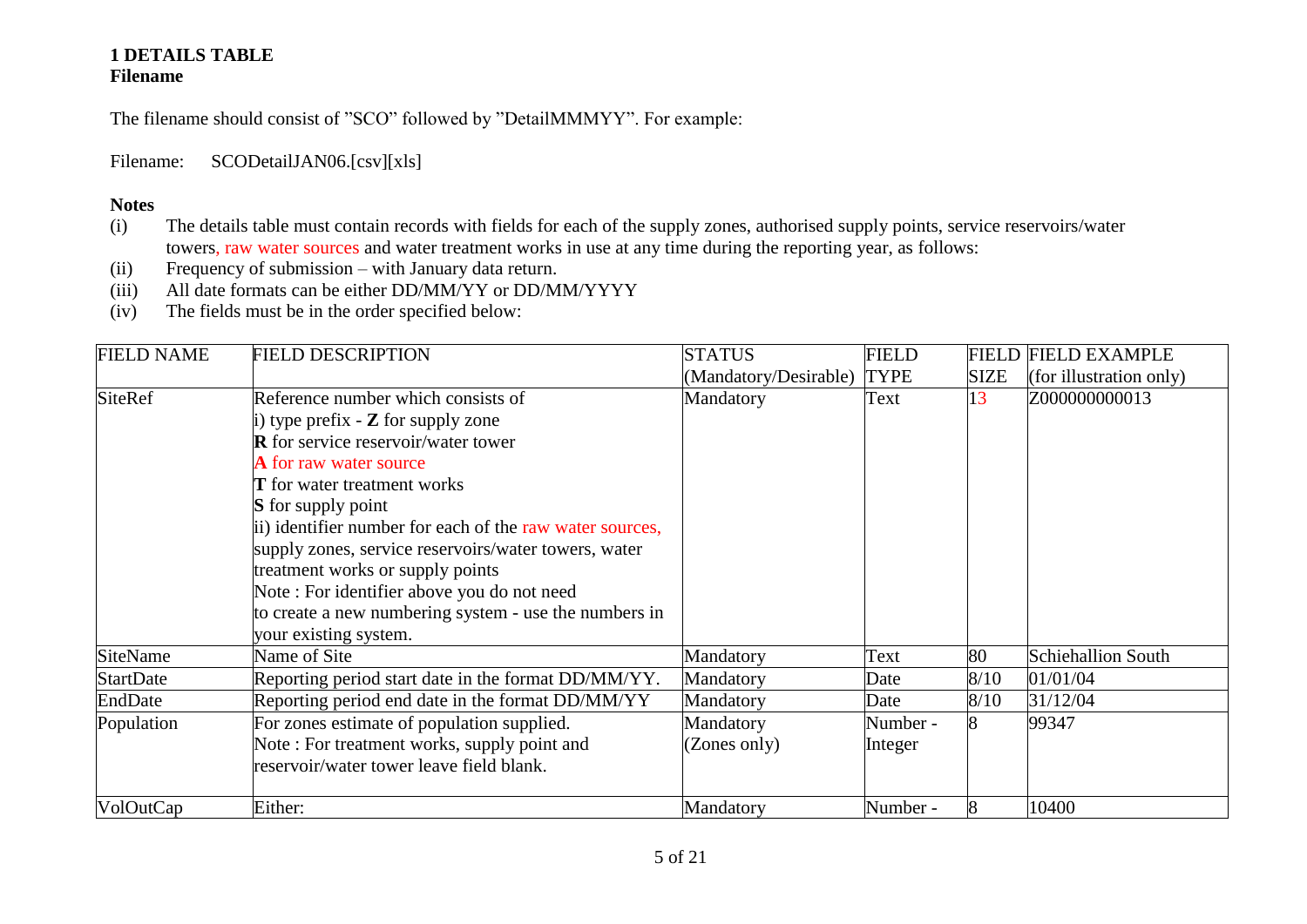|                 | i) estimate of volume of water supplied by supply point    | (Supply points and     | Floating |   |        |
|-----------------|------------------------------------------------------------|------------------------|----------|---|--------|
|                 | to zone(s) in cubic metres/day                             | <b>Water Treatment</b> | point    |   |        |
|                 |                                                            | Works only)            |          |   |        |
|                 | or ii) estimate of output of treatment works in cubic      |                        |          |   |        |
|                 | metres/day                                                 |                        |          |   |        |
|                 |                                                            |                        |          |   |        |
|                 | or iii) estimate of capacity of reservoir/water tower in   |                        |          |   |        |
|                 | megalitres (Ml)                                            |                        |          |   |        |
|                 |                                                            |                        |          |   |        |
|                 | Note:a) for (i) the volume of water supplied to the zone   |                        |          |   |        |
|                 | must be provided.                                          |                        |          |   |        |
|                 | b) for (ii) the estimate must be average daily output from |                        |          |   |        |
|                 | the treatment works in the previous year for those         |                        |          |   |        |
|                 | periods when it was in operation. Works supplying water    |                        |          |   |        |
|                 | at any time during a day must be regarded as in operation  |                        |          |   |        |
|                 | for that day.                                              |                        |          |   |        |
|                 | c) (iii) may be left blank if unavailable.                 |                        |          |   |        |
| GridReference   | NGR* (National Grid Reference) for raw water sources,      | Mandatory              | Number   | 6 | 503674 |
| Eastings        | treatment works, service reservoir, supply point or water  |                        |          |   |        |
|                 | supply zone                                                |                        |          |   |        |
|                 | Note: Format should be six figure Eastings. 100 km         |                        |          |   |        |
|                 | letter code not to be used                                 |                        |          |   |        |
| GridReference - | NGR* (National Grid Reference) for raw water sources,      | Mandatory              | Number   | 6 | 132476 |
| Northings       | treatment works, service reservoir, supply point or water  |                        |          |   |        |
|                 | supply zone                                                |                        |          |   |        |
|                 | Note: Format should be six figure Northings.               |                        |          |   |        |
|                 | 100 km letter code not to be used                          |                        |          |   |        |

\*NGR should be 'centroid' of a zone (a single point within the zone). If a zone comprises of multiple unconnected sites, supply centroid for main site only (do not duplicate information for other "islands

For WTWs, Supply Points and SRs NGR should be location of the sampling point or generalised point within site if there is no current specific NGR for the sampling point.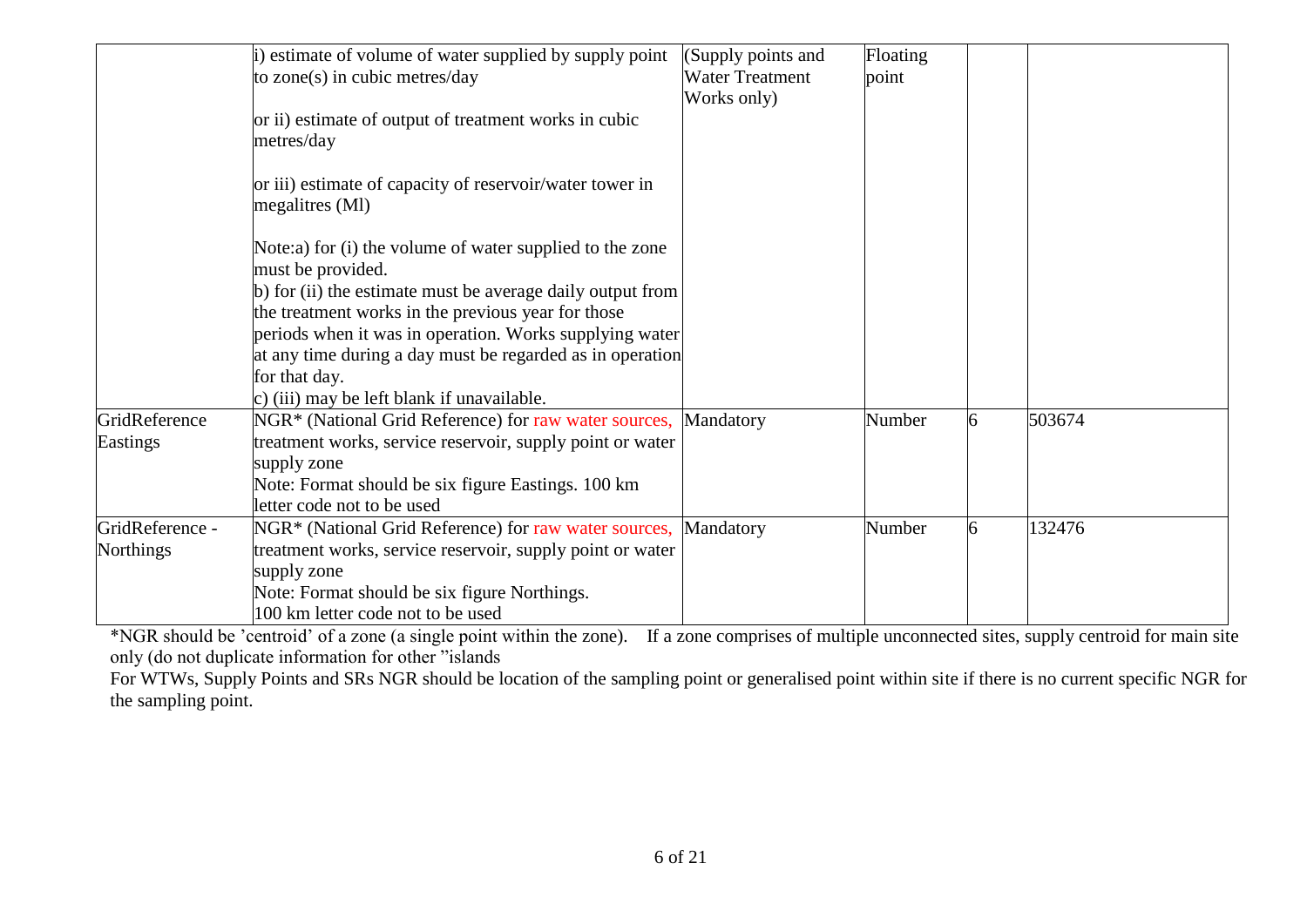| SourceType           | For treatment works specify whether the source is                     | Mandatory            | Text   | $\overline{2}$ | <b>MW</b> |
|----------------------|-----------------------------------------------------------------------|----------------------|--------|----------------|-----------|
|                      | ground or surface water. (at any time during the report               | (if Treatment works) |        |                |           |
|                      | year)                                                                 | or supply point)     |        |                |           |
|                      | $GW =$ Ground Water                                                   |                      |        |                |           |
|                      | $SW = Surface Water$                                                  |                      |        |                |           |
|                      | $MW =$ Ground and Surface Water                                       |                      |        |                |           |
| <b>WIC</b> Treatment | For treatment works specify WIC classification of                     | Mandatory            | Number | $\overline{2}$ | 04        |
| Grade                | treatment type                                                        | (if Treatment Works) |        |                |           |
| ChloraminationFlag   | For sites where Chloramination is practised (at any time              | Mandatory            | Text   | $\overline{2}$ | CA        |
|                      | in the reporting year)                                                | (if Treatment works) |        |                |           |
|                      | Use letters CA                                                        | or supply point)     |        |                |           |
|                      | Note: Leave blank if not applicable.                                  |                      |        |                |           |
| FlocFlag             | For sites where flocculant is dosed (at any time during               | Mandatory            | Text   | $\mathfrak{D}$ | <b>FL</b> |
|                      | the reporting year)                                                   | (if Treatment works) |        |                |           |
|                      | Use letters FL                                                        | or supply point)     |        |                |           |
|                      | Note: Leave blank if not applicable.                                  |                      |        |                |           |
| FlocTypeFlag         | For sites where a flocculant is used (at any time during              | Desirable            | Text   | $\overline{c}$ | IF        |
|                      | the reporting year) indicate type (if data available)                 | (if Treatment works) |        |                |           |
|                      | $IF = Iron Floc$                                                      | or supply point)     |        |                |           |
|                      | $AF =$ Aluminium Floc                                                 |                      |        |                |           |
|                      | Note: Leave blank if not applicable.                                  |                      |        |                |           |
| <b>SWFlag</b>        | For sites where water originates from or is influenced by Mandatory   |                      | Text   |                | <b>SI</b> |
|                      | surface water                                                         | (if Treatment works) |        |                |           |
|                      | Use letters SI                                                        | or supply point)     |        |                |           |
|                      | Note: Leave blank if not applicable.                                  |                      |        |                |           |
| HypoFlag             | For sites where hypochlorite added within the                         | Mandatory            | Text   | $\overline{2}$ | HC        |
|                      | distribution system (increased risk of bromate failure).              | (if Treatment works) |        |                |           |
|                      | Use letters HC                                                        | or supply point)     |        |                |           |
|                      | Note: Leave blank if not applicable                                   |                      |        |                |           |
| <b>Mains Power</b>   | For sites where there is a connection to mains electricity            | Mandatory            | Text   | $\overline{c}$ | <b>MP</b> |
|                      | Use letters MP                                                        | lif Treatment Works  |        |                |           |
|                      | Note: Leave blank if not applicable                                   | or Storage Point)    |        |                |           |
|                      | Telemetry Available For sites connected to Scottish Water's Telemetry | Mandatory            | Text   | $\overline{2}$ | <b>TY</b> |
|                      | System                                                                | (if Treatment Works  |        |                |           |
|                      | - Use letters TY                                                      | or Storage Point)    |        |                |           |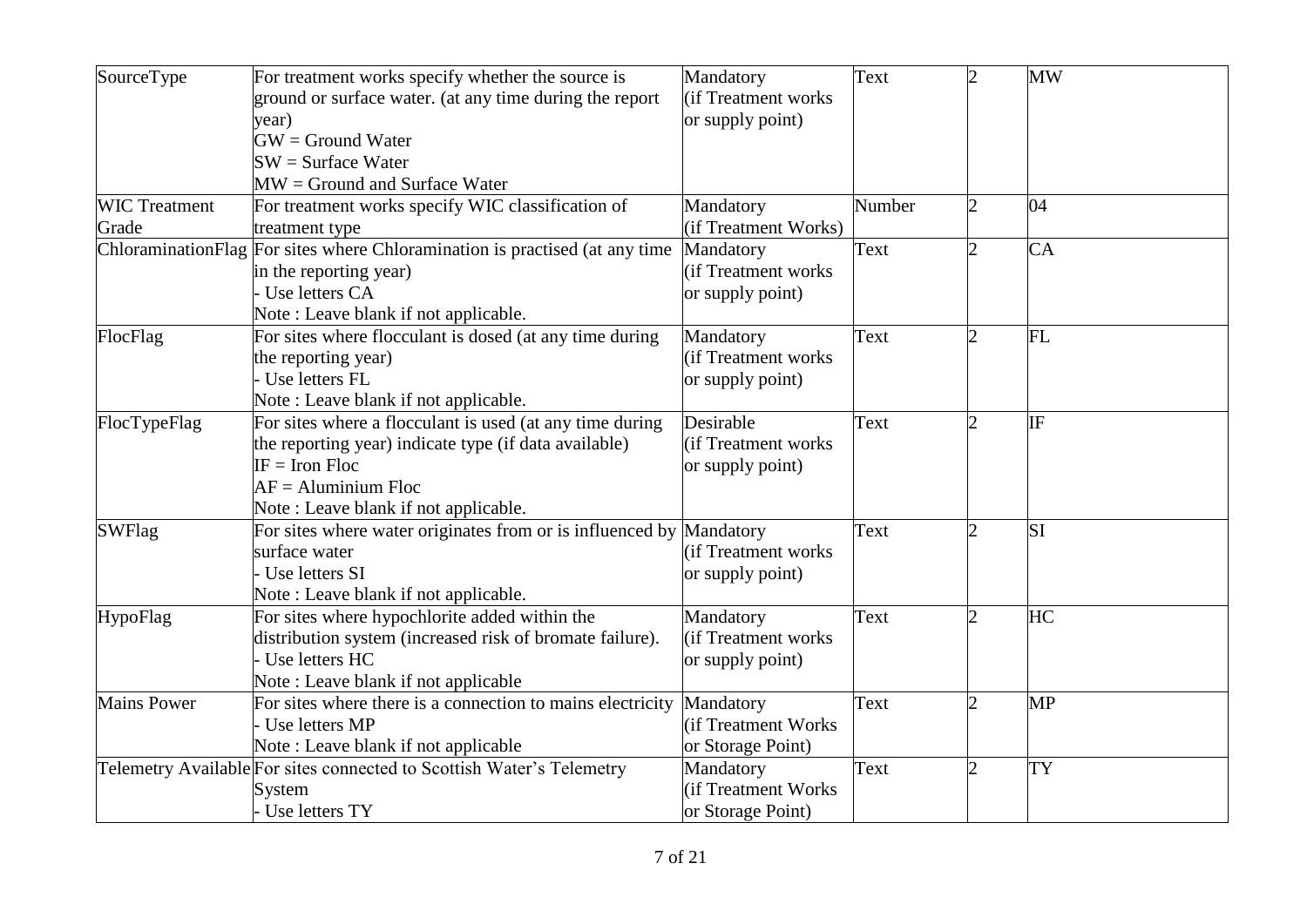|                                                         | Note: Leave blank if not applicable                                                                                             |                                   |        |                             |                        |
|---------------------------------------------------------|---------------------------------------------------------------------------------------------------------------------------------|-----------------------------------|--------|-----------------------------|------------------------|
|                                                         |                                                                                                                                 |                                   |        |                             |                        |
| Cryptosporidium<br><b>Risk Assessment</b><br>Score      | For all water treatment works<br>Use figures (precede by 0 where $\langle 100 \rangle$ )<br>Note: Leave blank if not applicable | Mandatory<br>(if Treatment Works) | Number | 3                           | 089                    |
| Raw Water Storage                                       | If raw water storage is present (If data available)<br>Use letters RW                                                           | Desirable<br>(if Treatment Works) | Text   | $\overline{2}$              | <b>RW</b>              |
| Raw Water Pre-<br>treatment                             | If raw water pre-treatment such as screens or<br>microstrainers are present (If data available)<br>Use letters RT               | Desirable<br>(if Treatment Works) | Text   | $\overline{2}$              | <b>RT</b>              |
| Membrane<br>treatment                                   | If membrane treatment is present<br>-Use letters MB                                                                             | Mandatory<br>(if Treatment Works) | Text   | $\overline{2}$              | <b>MB</b>              |
| Clarification /<br>Sedimentation stage - Use letters CS | If a clarification or sedimentation stage is present                                                                            | Mandatory<br>(if Treatment Works) | Text   | $\overline{2}$              | $\overline{\text{CS}}$ |
| <b>Flotation</b> stage                                  | If a flotation stage is present<br>-Use letters FS                                                                              | Mandatory<br>(if Treatment Works) | Text   | $\overline{2}$              | <b>FS</b>              |
| <b>RGF</b>                                              | If a rapid gravity filters are present<br>Use letters RG                                                                        | Mandatory<br>(if Treatment Works) | Text   | $\mathcal{D}_{\cdot}$       | RG                     |
| <b>Pressure Filters</b>                                 | If pressure filters are present<br>-Use letters PF                                                                              | Mandatory<br>(if Treatment Works) | Text   | $\overline{2}$              | PF                     |
| <b>Slow Sand Filters</b>                                | If slow sand filters are present<br>-Use letters SS                                                                             | Mandatory<br>(if Treatment Works) | Text   | $\overline{2}$              | <b>SS</b>              |
| <b>GAC Filters</b>                                      | If granular activated carbon filters are present<br>Use letters CF                                                              | Mandatory<br>(if Treatment Works) | Text   | $\overline{2}$              | <b>CF</b>              |
| pH Adjustment                                           | If pH adjustment is present<br>-Use letters PH                                                                                  | Mandatory<br>(if Treatment Works) | Text   | $\mathfrak{D}$              | PH                     |
| Phosphate dosing                                        | If Phosphate dosing for plumbosolvency control is<br>present<br>Use letters PB                                                  | Mandatory<br>(if Treatment Works) | Text   | $\mathcal{D}_{\mathcal{A}}$ | PB                     |
| Ozonation                                               | If ozonation is present<br>Use letters OZ                                                                                       | Mandatory<br>(if Treatment Works) | Text   | $\overline{2}$              | <b>OZ</b>              |
|                                                         | Manganese removal If works is designed for manganese removal (If data<br>available)                                             | Desirable<br>(if Treatment Works) | Text   | $\overline{2}$              | <b>MN</b>              |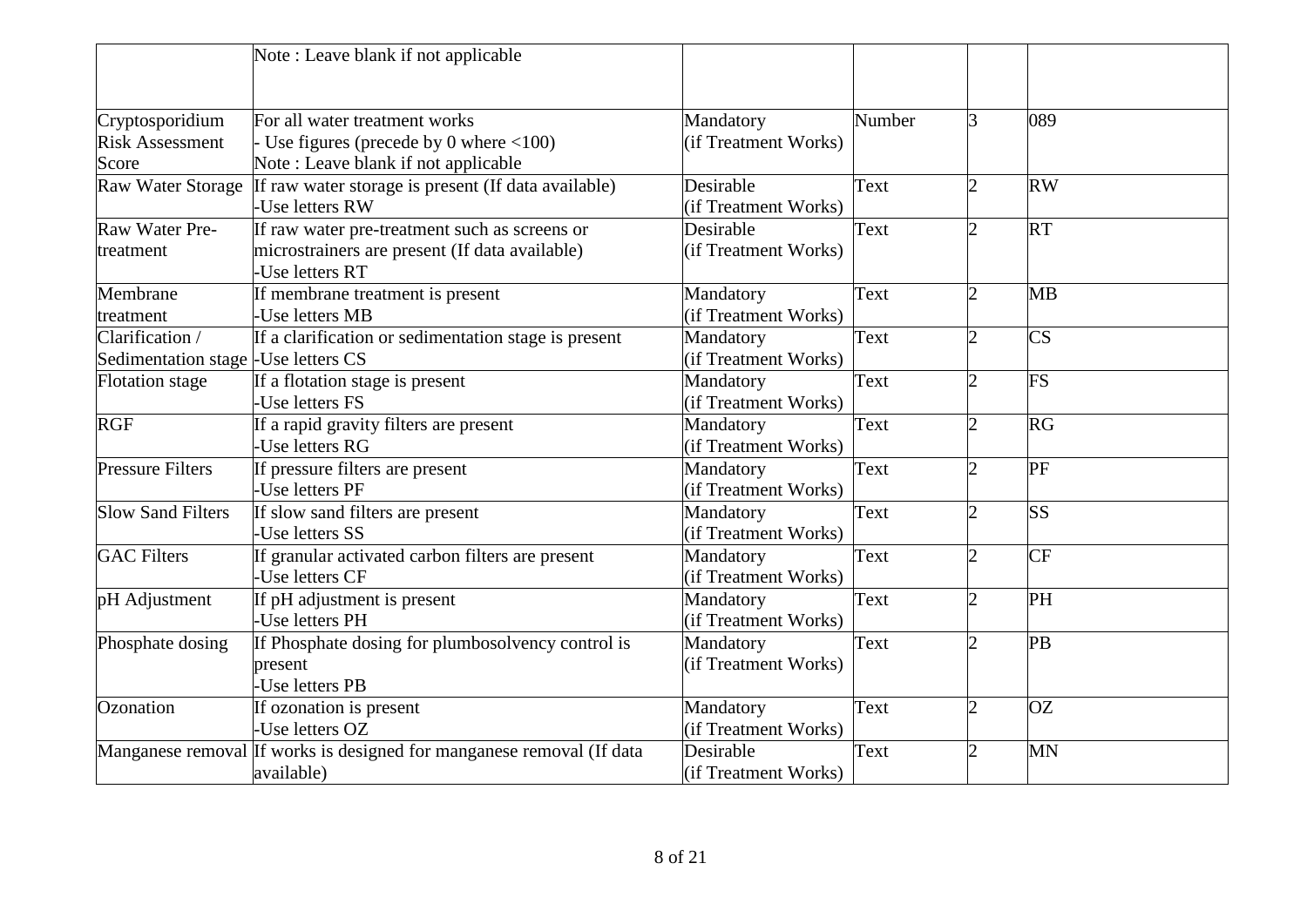## **2 DATA TABLE Filename**

The filename should consist of the "SCO" followed by "DataMMMYY" . For example:

Filenames: SCODataJAN06.[csv][xls]

- (i) The data table must contain records for each individual parameter sampled during a reporting month.
- (ii) Frequency of submission monthly (January data required by 21 March of reporting year)
- (iii) All date formats can be either DD/MM/YY or DD/MM/YYYY
- (iv) The fields must be in the order specified below.
- (v) Submit as single file (use comma separated variable format if number of lines exceeds MS Excel format)
- (vi) Postcodes should be submitted in the following formats. R1 5NT, R12 5NT, RG12 5NT ie with a single space between the two parts of the code. Double or triple spacing should not be used.
- (vii) *Cryptosporidium* samples should be reported using the SiteRef prefixes "B" (raw) and "C" (final) instead of the usual "T" for treatment works. This reflects the fact that sample points for *Cryptosporidium* are at different locations to the taps used for regulatory compliance samples. Units will be *Cryptosporidium* oocysts per 10l.

| <b>FIELD NAME</b>          | <b>FIELD DESCRIPTION</b>                                                                                                                                | <b>STATUS</b>                  | <b>FIELD</b>                  | <b>FIELD</b> | <b>FIELD EXAMPLE</b>    |
|----------------------------|---------------------------------------------------------------------------------------------------------------------------------------------------------|--------------------------------|-------------------------------|--------------|-------------------------|
|                            |                                                                                                                                                         | (Mandatory/Desirable)          | <b>TYPE</b>                   | <b>SIZE</b>  | (for illustration only) |
| <b>SiteRef</b>             | (As Details table)                                                                                                                                      | Mandatory                      | Text                          | 13           | Z000000000014           |
| ParameterCode              | (As parameter list)                                                                                                                                     | Mandatory                      | Text                          |              | A012                    |
| <b>LIMSNumber</b>          | Number of sample on Scottish Water's LIMS<br>system                                                                                                     | <b>Mandatory</b>               | <b>Number</b>                 |              | 8746253                 |
| AnalysingLab               | Laboratory undertaking analysis on sample. If<br>more than one laboratory, provide name of<br>laboratory producing final result of analysis.            | <b>Mandatory</b>               | Text                          | 20           | <b>Stornoway</b>        |
| SampleResult               | The actual result for individual sample.                                                                                                                | Mandatory                      | Number -<br>Floating<br>point | 8            | 54.3                    |
| $>$ or $<$ qualifier       | Sample greater than or less than limit of detection Mandatory<br>Note: Leave blank if not applicable.                                                   |                                | Text ( $>$ or $<$ )           |              |                         |
| GridReference-<br>Eastings | National Grid Reference (Eastings) to indicate<br>exactly where the sample was taken $-$ either 6<br>figures or eight including decimal point. (Samples | Mandatory for zonal<br>samples | Number                        | 8            | 503675 or 503675.4      |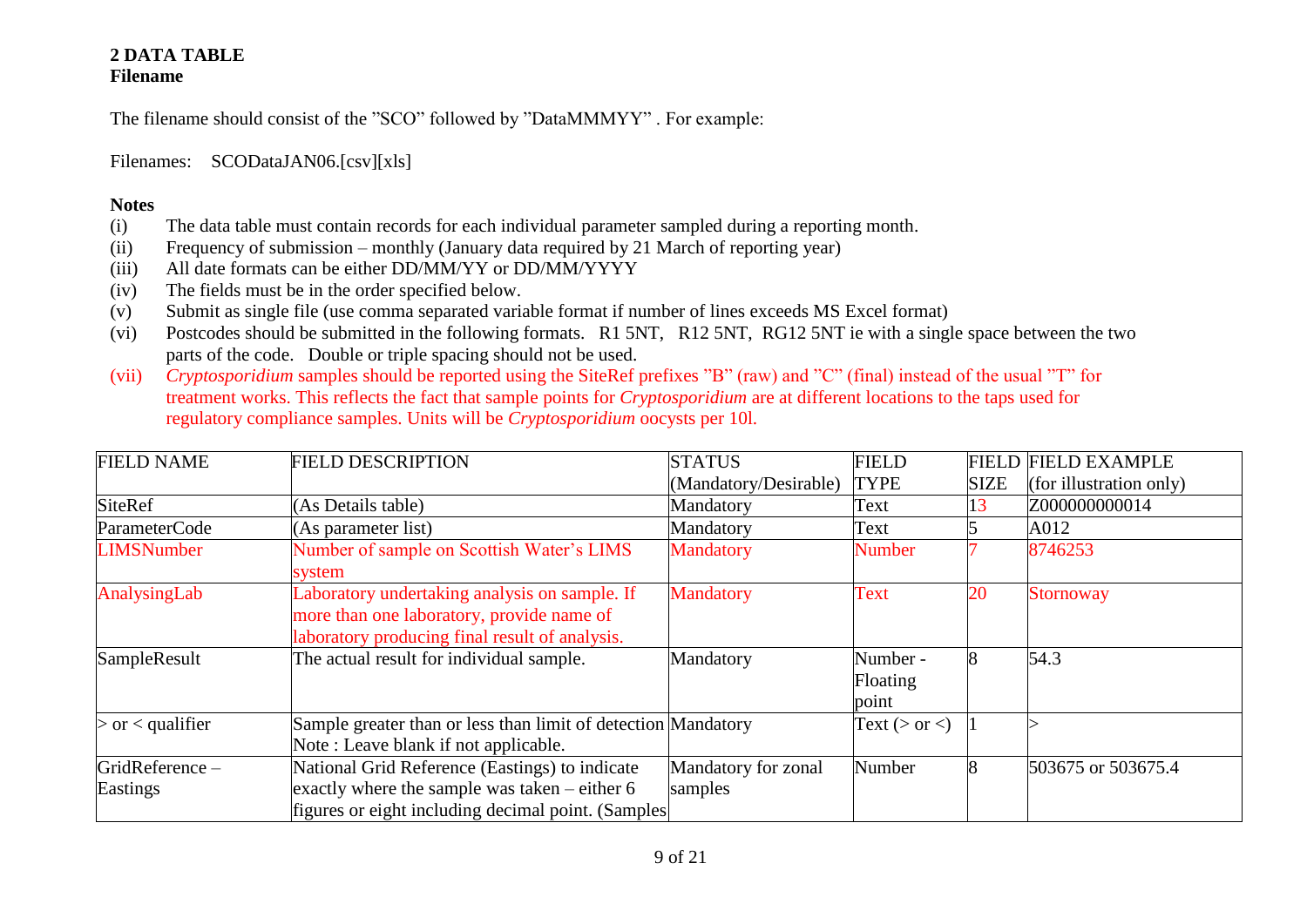|                     | in Zones only)                                             |                         |        |                |                     |
|---------------------|------------------------------------------------------------|-------------------------|--------|----------------|---------------------|
| GridReference-      | National Grid Reference (Northings) to indicate            | Mandatory for zonal     | Number | 8              | 132476 or 132476.7  |
| <b>Northings</b>    | exactly where the sample was taken-either 6                | samples                 |        |                |                     |
|                     | figures or eight including decimal point                   |                         |        |                |                     |
|                     | (Samples in Zones only)                                    |                         |        |                |                     |
| Post Code           | Post Code as in postal address                             | Mandatory for zonal     | Text   | 10             | EH <sub>6</sub> 6QQ |
|                     | (Samples in Zones only - leave single space)               | samples                 |        |                |                     |
|                     | between in and out codes) See notes above.                 |                         |        |                |                     |
| SampleDate          | Date sample taken in the format                            | Mandatory               | Date   | 8/10           | 04/01/04            |
|                     | DD/MM/YY or DD/MM/YYYY                                     |                         |        |                |                     |
| SampleTime          | Time sample taken in the format                            | Mandatory               | Time   | 5              | 09:45               |
|                     | HH:MM (24 hour clock)                                      |                         |        |                |                     |
| UndertakingFlag     | Field to indicate if undertaking applies                   | Mandatory               | Text   |                | U                   |
|                     | Use letter U                                               | If undertaking exists   |        |                |                     |
|                     | Note: Leave blank if not applicable.                       |                         |        |                |                     |
| SOIflag             | Leave blank                                                | Not Applicable          | Text   | 3              |                     |
| <b>AuthDeptFlag</b> | Field to indicate if a site is currently under an          | Mandatory               | Text   |                | $\overline{A}$      |
|                     | authorised departure                                       | If Authorised Departure |        |                |                     |
|                     | Use letter A                                               | exists                  |        |                |                     |
|                     | Note: Leave blank if not applicable.                       |                         |        |                |                     |
| <b>RPoWFlag</b>     | Leave blank                                                | Not Applicable          | Text   | $\overline{2}$ |                     |
| ReducedFlag         | Field to indicate if reduced sampling frequency            | Mandatory               | Text   |                | $\overline{R}$      |
|                     | applies                                                    | If reduced sampling     |        |                |                     |
|                     | Use letter R                                               | applies                 |        |                |                     |
|                     | Note: Leave blank if not applicable.                       |                         |        |                |                     |
| PCVFailFlag         | Field to indicate if PCV standard or specification         | Mandatory               | Text   |                |                     |
|                     | exceeded                                                   |                         |        |                |                     |
|                     | Use letter F                                               |                         |        |                |                     |
| <b>CustFitFlag</b>  | Field to Indicate failure caused by customer               | Mandatory               | Text   | 2              | <b>CT</b>           |
|                     | fittings – add comments in Comments field.                 | If failure caused by    |        |                |                     |
|                     | Use letters CT                                             | customer tap            |        |                |                     |
|                     | Note: Leave blank if not applicable                        |                         |        |                |                     |
| <b>UTRFlag</b>      | Field to Indicate failure unlikely to recur                | Mandatory               | Text   | 3              | <b>UTR</b>          |
|                     | Use letters UTR                                            | If Investigation        |        |                |                     |
|                     | Note: Leave blank if not applicable.                       | complete                |        |                |                     |
| PublicBuilding      | Field to Indicate sample was taken from building Mandatory |                         | Text   | $\overline{2}$ | PB                  |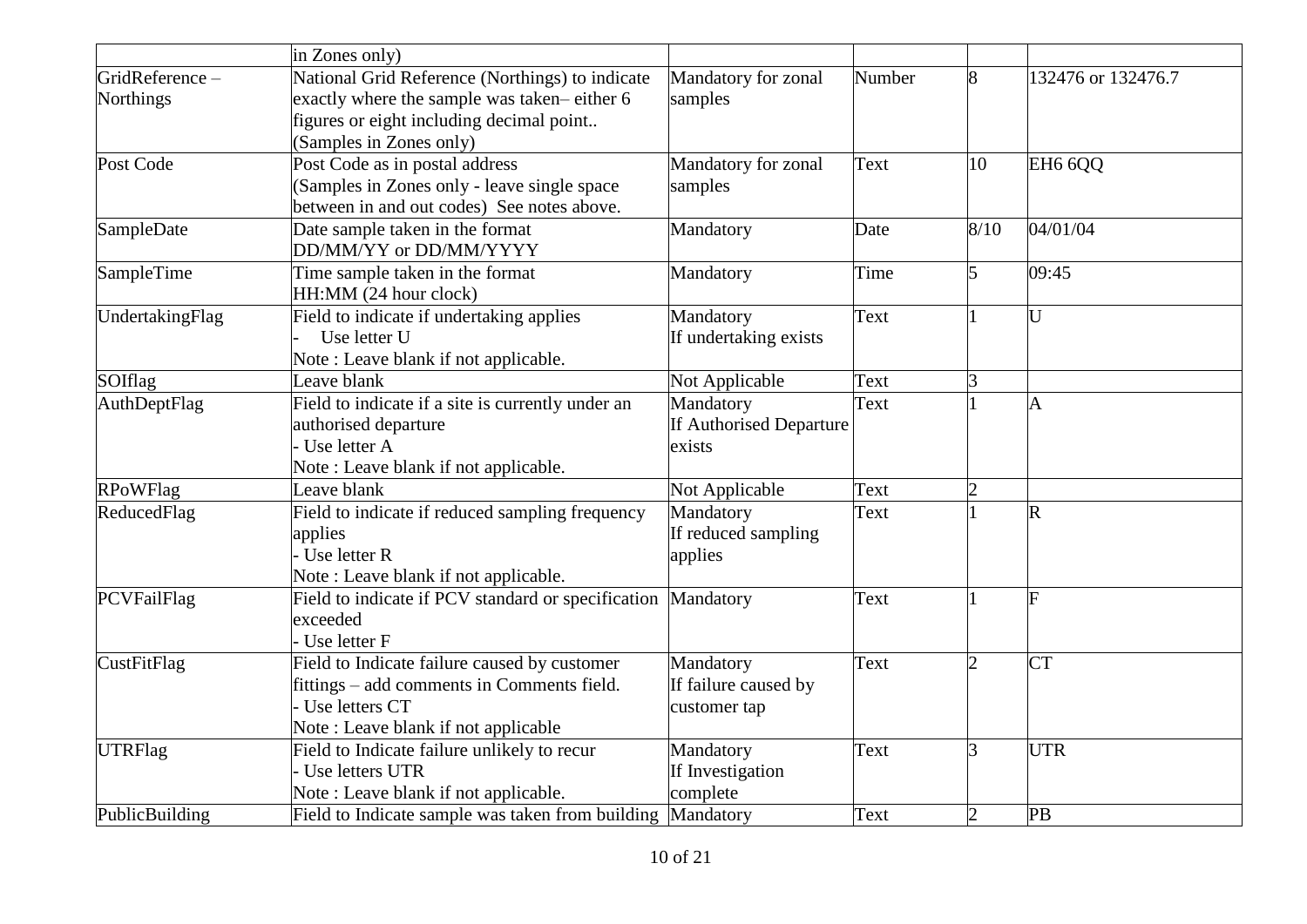|                       | supplying water to the public.                                           | If failure or             |        |      |           |
|-----------------------|--------------------------------------------------------------------------|---------------------------|--------|------|-----------|
|                       | Use letters PB                                                           | Investigation,            |        |      |           |
|                       | Note: Leave blank if not applicable                                      | Desirable otherwise       |        |      |           |
| ResampleFlag          | Field to indicate if sample was taken as a                               | <b>Mandatory</b>          | Text   |      | <b>RS</b> |
|                       | resample for a previous failure                                          | If this sample is a       |        |      |           |
|                       | - Use letters RS                                                         | resample                  |        |      |           |
| <b>ResampleNumber</b> | Field to include LIMS sample number of any                               | <b>Mandatory</b>          | Number |      | 8746253   |
|                       | resample which is taken in response to a failure of If resample has been |                           |        |      |           |
|                       | this sample. Subsequent resample failures (ie.                           | taken in response to this |        |      |           |
|                       | resample of the resample) should have the further sample                 |                           |        |      |           |
|                       | resample number recorded against that sample.                            |                           |        |      |           |
| Comment on failure    | General comments field <i>i.e</i> for PCV failure                        | (Mandatory if failure)    | Text   | 8000 |           |
|                       | comment                                                                  |                           |        |      |           |
|                       | This field will be populated automatically from the                      |                           |        |      |           |
|                       | "Cause of Event" and "Actions Taken" fields of                           |                           |        |      |           |
|                       | the Event Form as well as the Outcome Form.                              |                           |        |      |           |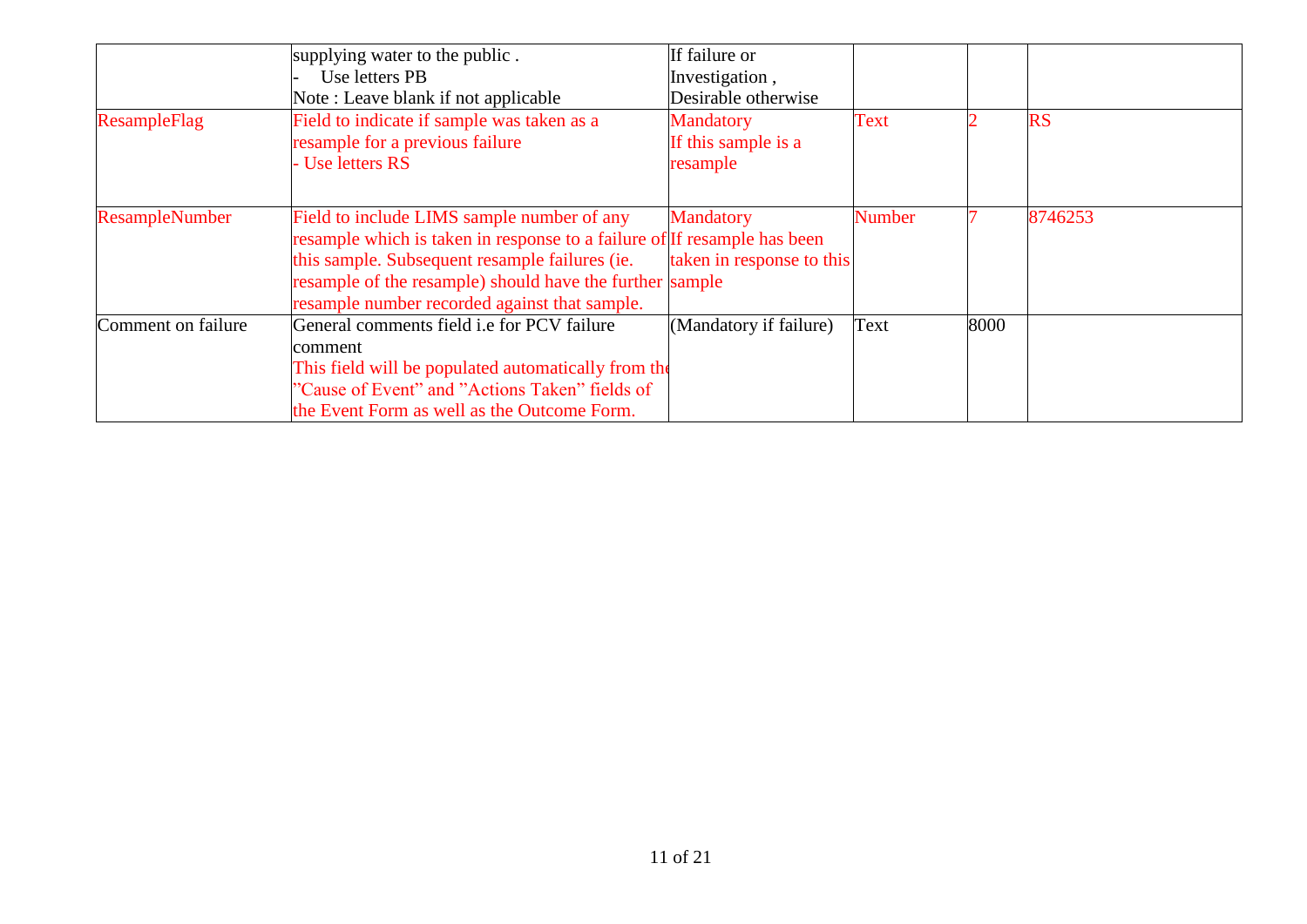## **3 SITE DETAILS TABLE**

## **Filename**

The filename should consist of "SCO" followed by "SiteDetMMMYY". For example:

Filename: SCOSiteDetJAN06.[csv][xls]

- i. This table contains records for zones supplied by service reservoirs, treatment works and by supply points. Include each authorised supply point, and each treatment works whether or not an authorised supply point. Include both Supply points and WTWs where they share the same site.
- ii. Where a site supplies multiple zones submit a separate record for each zone supplied
- iii. Frequency of submission with January data return.
- iv. The fields must be in the order specified below.

| <b>FIELD NAME</b> | <b>FIELD DESCRIPTION</b>                                                                                                                                                                                                                                                                                         | <b>STATUS</b>                                                                   | <b>FIELD</b>                  | <b>FIELD</b> | <b>FIELD EXAMPLE</b>    |
|-------------------|------------------------------------------------------------------------------------------------------------------------------------------------------------------------------------------------------------------------------------------------------------------------------------------------------------------|---------------------------------------------------------------------------------|-------------------------------|--------------|-------------------------|
|                   |                                                                                                                                                                                                                                                                                                                  | (Mandatory/Desirable) TYPE                                                      |                               | <b>SIZE</b>  | (for illustration only) |
| <b>SiteRef</b>    | Service reservoir, Water Treatment works or Supply<br>point (As Details table)                                                                                                                                                                                                                                   | Mandatory                                                                       | Text                          | 13           | S005000000004           |
| SiteRefZone       | Zone reference supplied by site above. (As Details<br>table).                                                                                                                                                                                                                                                    | Mandatory                                                                       | Text                          | 13           | Z000000000002           |
| Volume            | <b>Estimate</b> of the volume of water supplied <b>daily</b> in<br>cubic metres to the zone from each water treatment<br>works. (It is not necessary to estimate the volume)<br>supplied to the zone from a supply point, not being a<br>treatment works, and in such cases this field should be<br>left blank.) | Mandatory if water<br>treatment works<br>(desirable for service)<br>reservoirs) | Number -<br>floating<br>point |              | 33500                   |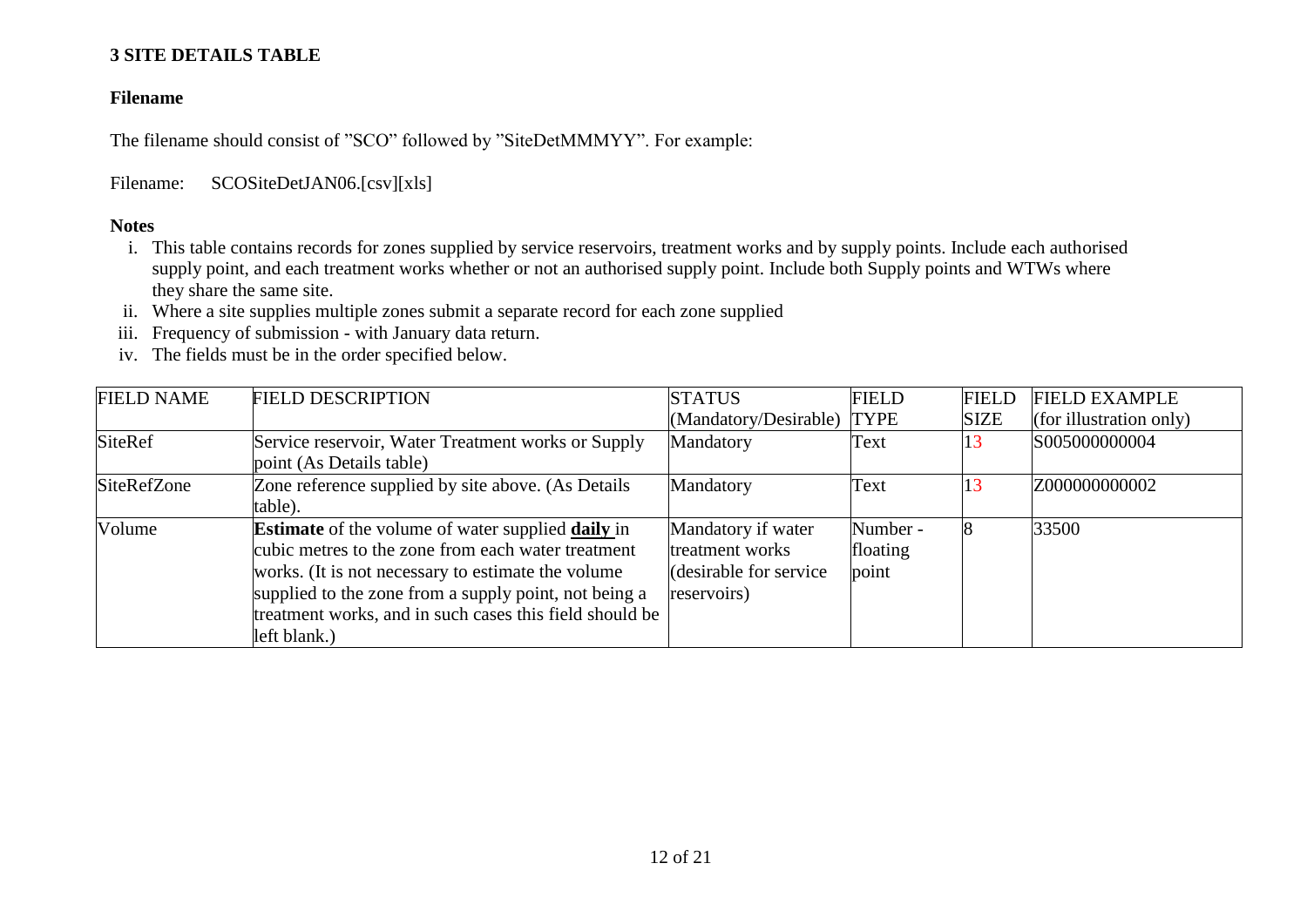## **4 OUT OF SERVICE TABLE Filename**

The filename should consist of the "SCO" followed by "OutServMMMYY". For example:

Filename: SCOOutServJUN06.[csv][xls] ] (first 6 months of year)

Filename: SCOOutServDEC06.[csv][xls]

- (i) The Out of Service table must contain details on any **sites** that are out of service during the reporting period. (i.e. 6 monthly)
- (ii) StartDate is first FULL day out of service, EndDate is last FULL day out of service
- (iii) For assets that are out of supply before or after the reporting period it is suggested that the start and end dates relate to the period of the report i.e. 01/01/06 or 30/06/06, rather than the specific out of service dates for the asset.
- (iv) For situations where works are "available for use" but are were not used (eg works normally used on specific days of the week) treat as IN use.
- (v) Frequency of submission twice yearly (June and December subject to review by the DWQR).
- (vi) All date formats can be either DD/MM/YY or DD/MM/YYYY
- (vii) The fields must be in the order specified below, supply a record for each instance a site is out of service.

| <b>FIELD NAME</b> | <b>FIELD DESCRIPTION</b>                                                                                                                                                                                             | <b>STATUS</b>              | <b>FIELD</b> | <b>FIELD</b> | <b>FIELD EXAMPLE</b>                                 |
|-------------------|----------------------------------------------------------------------------------------------------------------------------------------------------------------------------------------------------------------------|----------------------------|--------------|--------------|------------------------------------------------------|
|                   |                                                                                                                                                                                                                      | (Mandatory/Desirable) TYPE |              | <b>SIZE</b>  | (for illustration only)                              |
| <b>SiteRef</b>    | (As Details table)                                                                                                                                                                                                   | Mandatory                  | Text         |              | T000000000003                                        |
| <b>StartDate</b>  | Out of service period date in the format DD/MM/YY.<br>(first day out of service)                                                                                                                                     | Mandatory                  | Date         | 8/10         | 01/02/04                                             |
| EndDate           | Out of service period end date in the format<br>DD/MM/YY (last day out of service)                                                                                                                                   | Mandatory                  | Date         | 8/10         | 30/05/04                                             |
| Days              | Number of days OUT of service (1-182)                                                                                                                                                                                | Mandatory                  | Integer      |              | 119                                                  |
| Reason            | Reason for site being out of service<br>If table is submitted in comma separated variable (.csv)<br>format Insert in double quotation marks. This will<br>ensure correct loading of fields in the DWQR's<br>database | Mandatory                  | Text         | 8000         | Treatment works out of<br>service due to maintenance |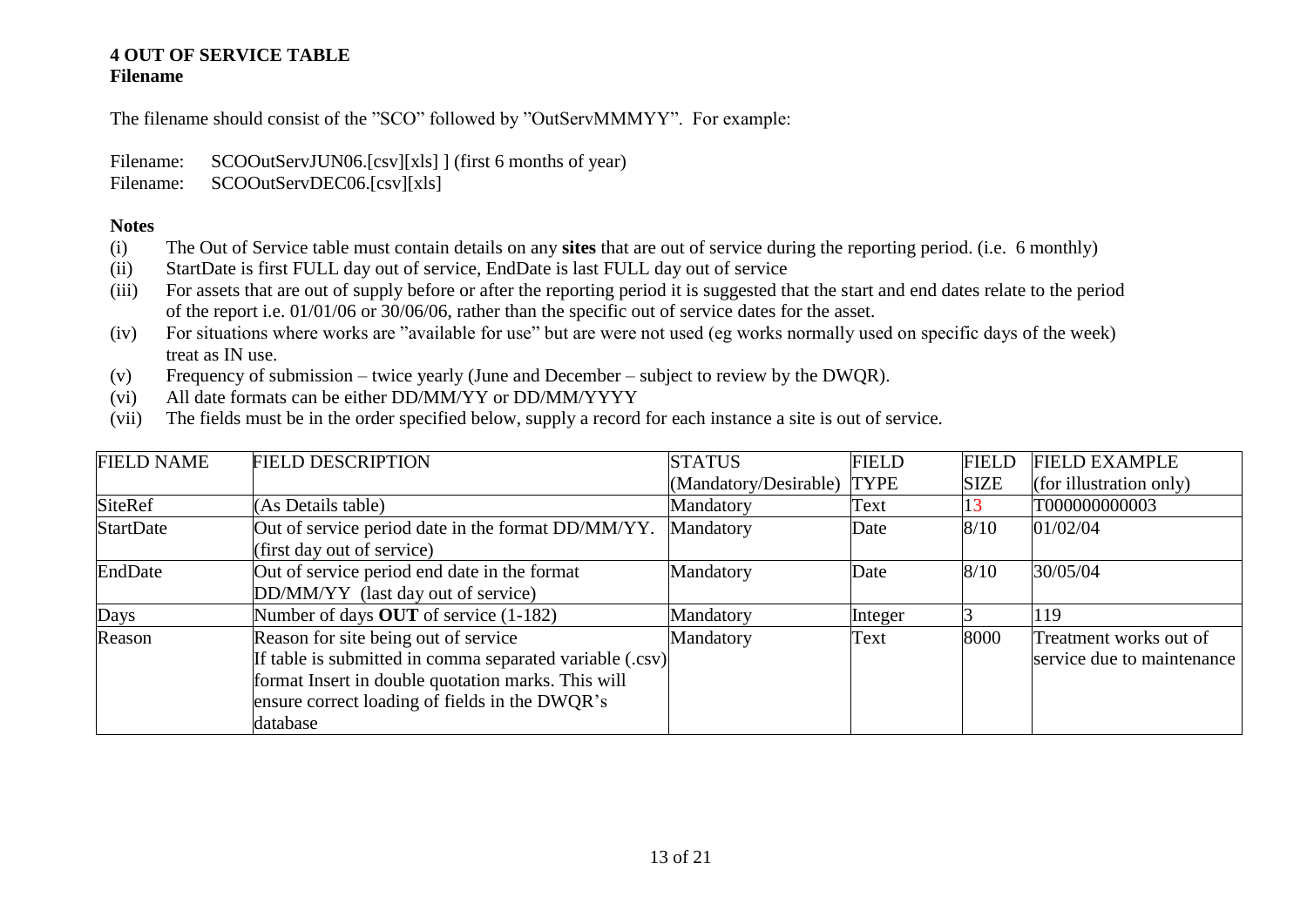#### **5 SCHEDULE SHORTFALL TABLE Filename**

The filename should consist of "SCO" followed by "ShortMMMYY". For example:

Filename: SCOShortJUN06.[csv][xls] (first 6 months of year)

Filename: SCOShortDEC06.[csv][xls]

- (i) The Schedule Shortfall table must contain details of sheduled samples NOT taken during the reporting period. (i.e. 6 monthly)
- (ii) Frequency of submission quarterly (March, June, September and December subject to review by the DWQR).
- (iii) All date formats can be either DD/MM/YY or DD/MM/YYYY
- (iv) The fields must be in the order specified below. A separate record must be supplied for every missed sample or sample result. (includes every pesticide in monitoring suite)

| <b>FIELD NAME</b> | <b>FIELD DESCRIPTION</b>                                                                                                                                                                                                                 | <b>STATUS</b>              | <b>FIELD</b> | <b>FIELD</b> | <b>FIELD EXAMPLE</b>                         |
|-------------------|------------------------------------------------------------------------------------------------------------------------------------------------------------------------------------------------------------------------------------------|----------------------------|--------------|--------------|----------------------------------------------|
|                   |                                                                                                                                                                                                                                          | (Mandatory/Desirable) TYPE |              | <b>SIZE</b>  | (for illustration only)                      |
| <b>SiteRef</b>    | (As Details table)                                                                                                                                                                                                                       | Mandatory                  | Text         | LO           | Z000000000007                                |
| ParameterCode     | (As Data table)                                                                                                                                                                                                                          | Mandatory                  | Text         |              | <b>B011</b>                                  |
| SampleDate        | Date scheduled sample not taken. Date in the format<br>DD/MM/YY or DD/MM/YYYY (see above)                                                                                                                                                | Mandatory                  | Date         | 8/10         | 25/12/04                                     |
| Reason            | Reason for sample not taken <i>i.e</i> Frequency comment<br>If table is submitted in comma separated variable (.csv)<br>format Insert in double quotation marks. This will<br>ensure correct loading of fields in the DWQR's<br>database | Mandatory                  | Text         | 8000         | Sample not taken due to<br>Christmas holiday |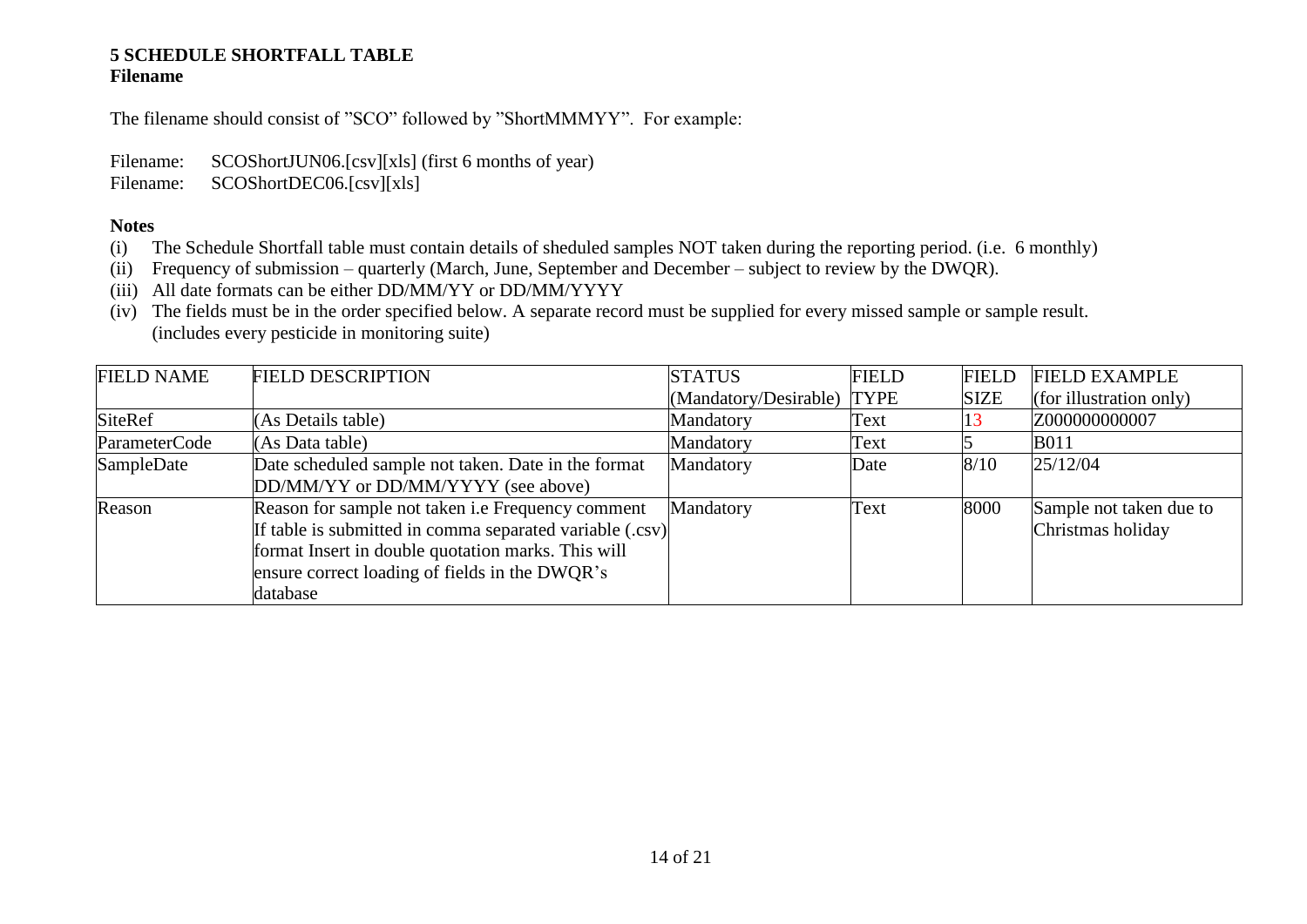#### **6 CHECK DETAILS TABLE Filename**

The filename should consist of "SCO" followed by "CheckMMMYY". For example:

Filename: SCOCheckJAN06.[csv][xls]

## **Notes**

(i) The Check Details table must contain details on sites and corresponding parameters to identify authorised supply points and assess check and audit sample frequencies for the duration of the reporting period.

- (ii) Frequency of submission with January data return or on change of information.
- (iii) The fields must be in the order specified below.

| <b>FIELD NAME</b>   | <b>FIELD DESCRIPTION</b>                                                                                                                                                                                                                                                                 | <b>STATUS</b>                                                                                                                      | <b>FIELD</b> | <b>FIELD</b> | <b>FIELD EXAMPLE</b>    |
|---------------------|------------------------------------------------------------------------------------------------------------------------------------------------------------------------------------------------------------------------------------------------------------------------------------------|------------------------------------------------------------------------------------------------------------------------------------|--------------|--------------|-------------------------|
|                     |                                                                                                                                                                                                                                                                                          | (Mandatory/Desirable)                                                                                                              | <b>TYPE</b>  | <b>SIZE</b>  | (for illustration only) |
| <b>SiteRef</b>      | (As Details table)                                                                                                                                                                                                                                                                       | Mandatory                                                                                                                          | Text         |              | S000000000014           |
| ParameterCode       | (As Data table)                                                                                                                                                                                                                                                                          | Mandatory                                                                                                                          | Text         |              | A001                    |
| <b>CheckorAudit</b> | Field to indicate whether the record requires Check or<br>Audit sampling (if frequency of sampling changes use<br>situation at end of reporting period)<br>Use letter CM for Check sampling<br>Use letter AM for Audit sampling                                                          | Mandatory for water<br>treatment works,<br>supply points and<br>zones; leave blank for<br>samples taken from<br>service reservoirs | Text         |              | <b>CM</b>               |
| AuthSPFlag          | Field to indicate if site is an authorised supply point for Mandatory if<br>this parameter. (i.e.the company has sought specific<br>approval from DWQR to allow supply point<br>monitoring for this parameter at this point)- Use letters<br>ISP<br>Note: Leave blank if not applicable. | authorised SP                                                                                                                      | Text         |              | <b>SP</b>               |
| AutoSPFlag          | Field to indicate if site is an automatic<br>supply point for this parameter. (i.e supply point<br>monitoring for this parameter and location is permitted<br>under Regulation $8(1)$ of the Regulations). Use letters                                                                   | Mandatory if automatic Text<br><b>SP</b>                                                                                           |              |              | <b>ASP</b>              |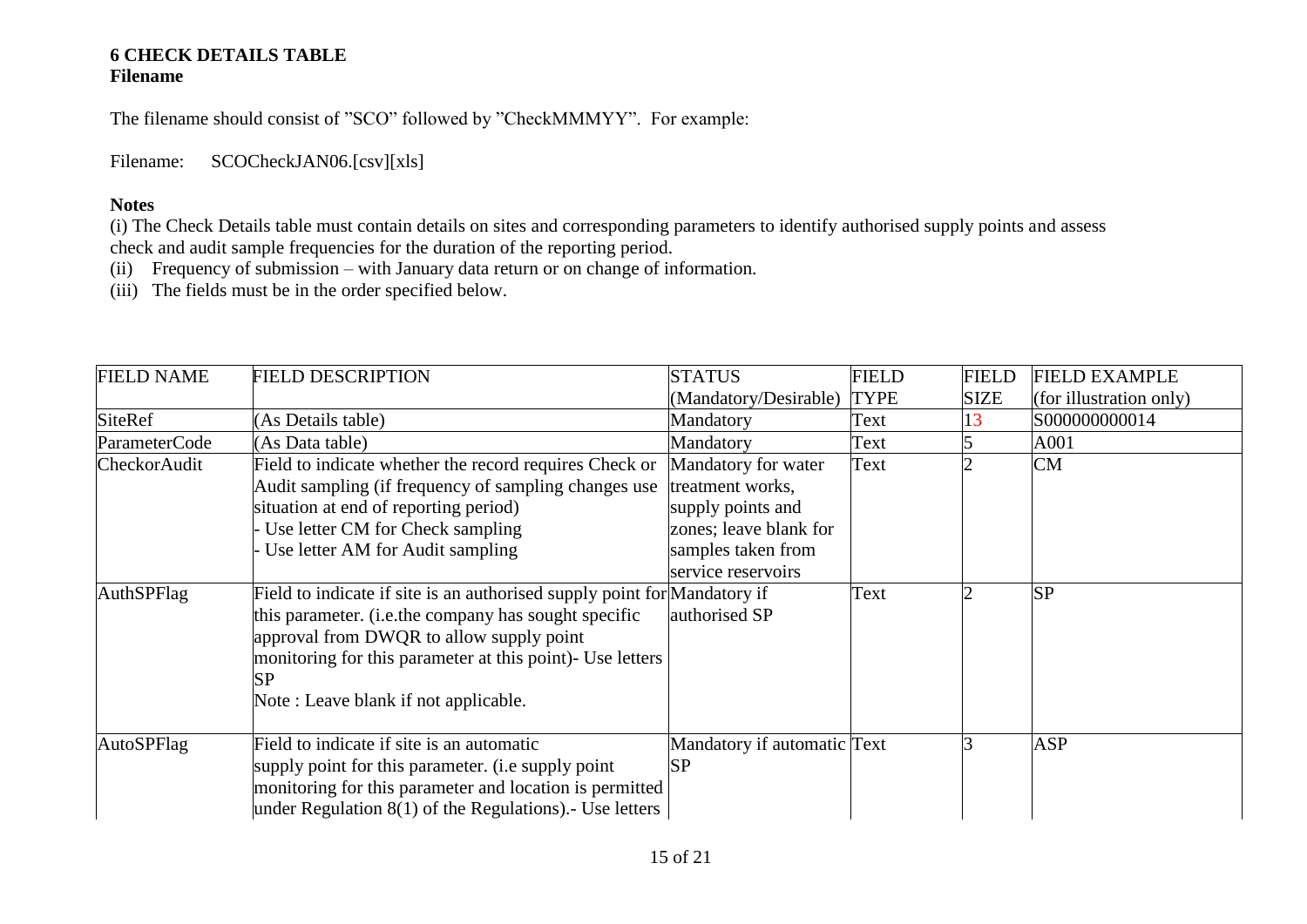|             | <b>ASP</b><br>Note: Leave blank if not applicable.                                                                                                                                                                                                                    |                  |      |      |  |
|-------------|-----------------------------------------------------------------------------------------------------------------------------------------------------------------------------------------------------------------------------------------------------------------------|------------------|------|------|--|
| ReducedFlag | Field to indicate if reduced sampling frequency applies Mandatory if reduced<br>Use letter R<br>Note: Leave blank if not applicable.                                                                                                                                  | sampling applies | Text |      |  |
| Comments    | To include designation dates for any frequency change. Mandatory if<br>If table is submitted in comma separated variable (.csv) monitoring change<br>format Insert in double quotation marks. This will<br>ensure correct loading of fields in the DWQR's<br>database |                  | Text | 8000 |  |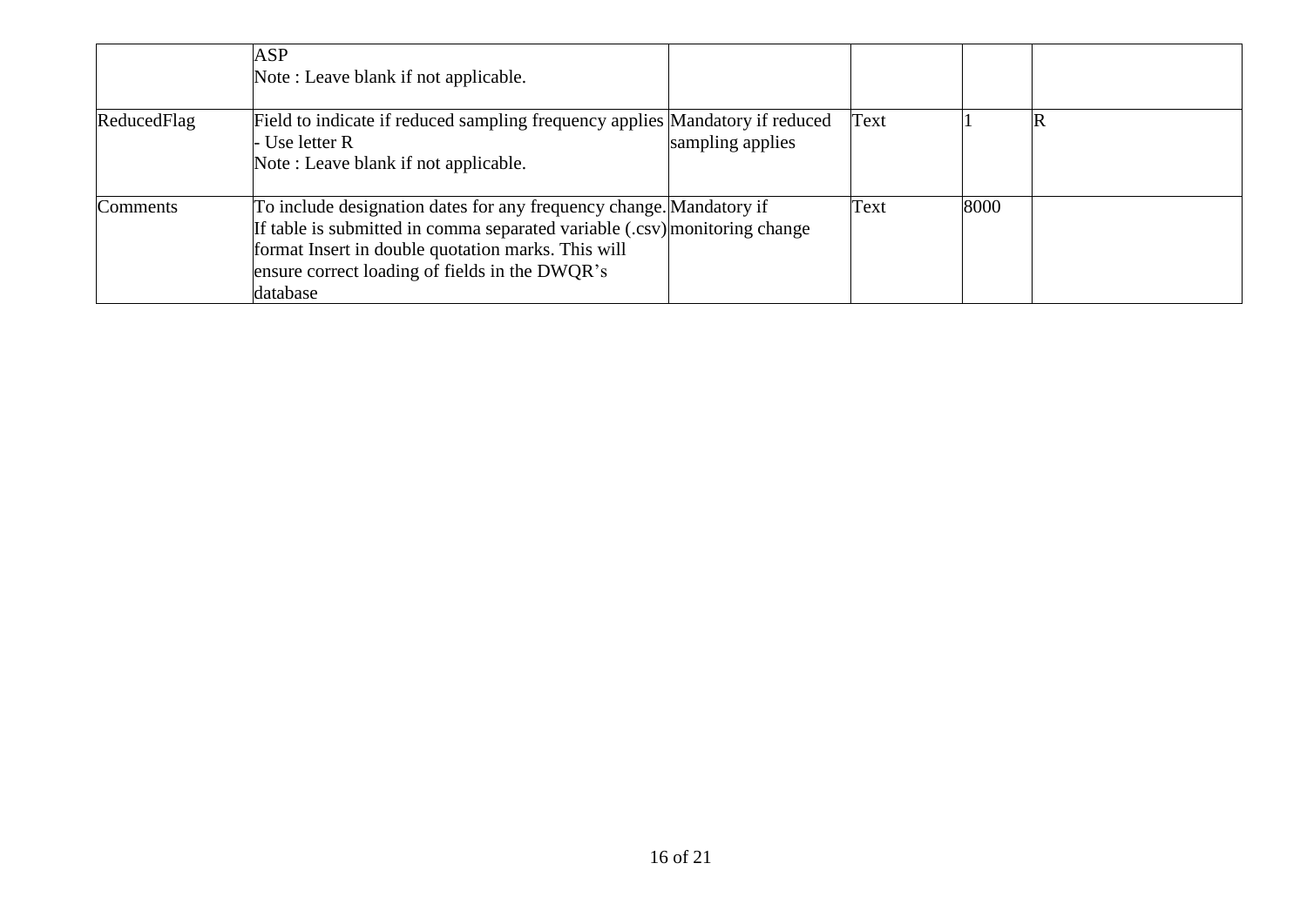#### **7 PESTICIDE MONITORING TABLE Filename**

The filename should consist of SCO followed by "PestMonMMMYY". For example:

Filename: SCOPestMonJAN06.[csv][xls]

## **Notes**

(i) The Pesticide Monitoring table specifies which pesticides Scottish Water tests for at each zone or supply point. This will identify pesticide 'missing records' in the Data Table

- (ii) Frequency of submission with January data return or on change of information.
- (iii) The fields must be in the order specified below.

(iv) Submit a separate record for each pesticide tested at a zone or supply point (do not refer to 'all zones' or pesticides suites)

| <b>FIELD NAME</b> | <b>FIELD DESCRIPTION</b>                        | <b>STATUS</b>              | <b>FIELD</b> | <b>FIELD</b> | <b>FIELD EXAMPLE</b>    |
|-------------------|-------------------------------------------------|----------------------------|--------------|--------------|-------------------------|
|                   |                                                 | (Mandatory/Desirable) TYPE |              | <b>SIZE</b>  | (for illustration only) |
| <b>SiteRef</b>    | <b>Zone or supply point (As Details table).</b> | Mandatory                  | Text         |              | Z030000000004           |
| PesticideCode     | (As in parameter list)                          | Mandatorv                  | Text         |              | P <sub>028</sub>        |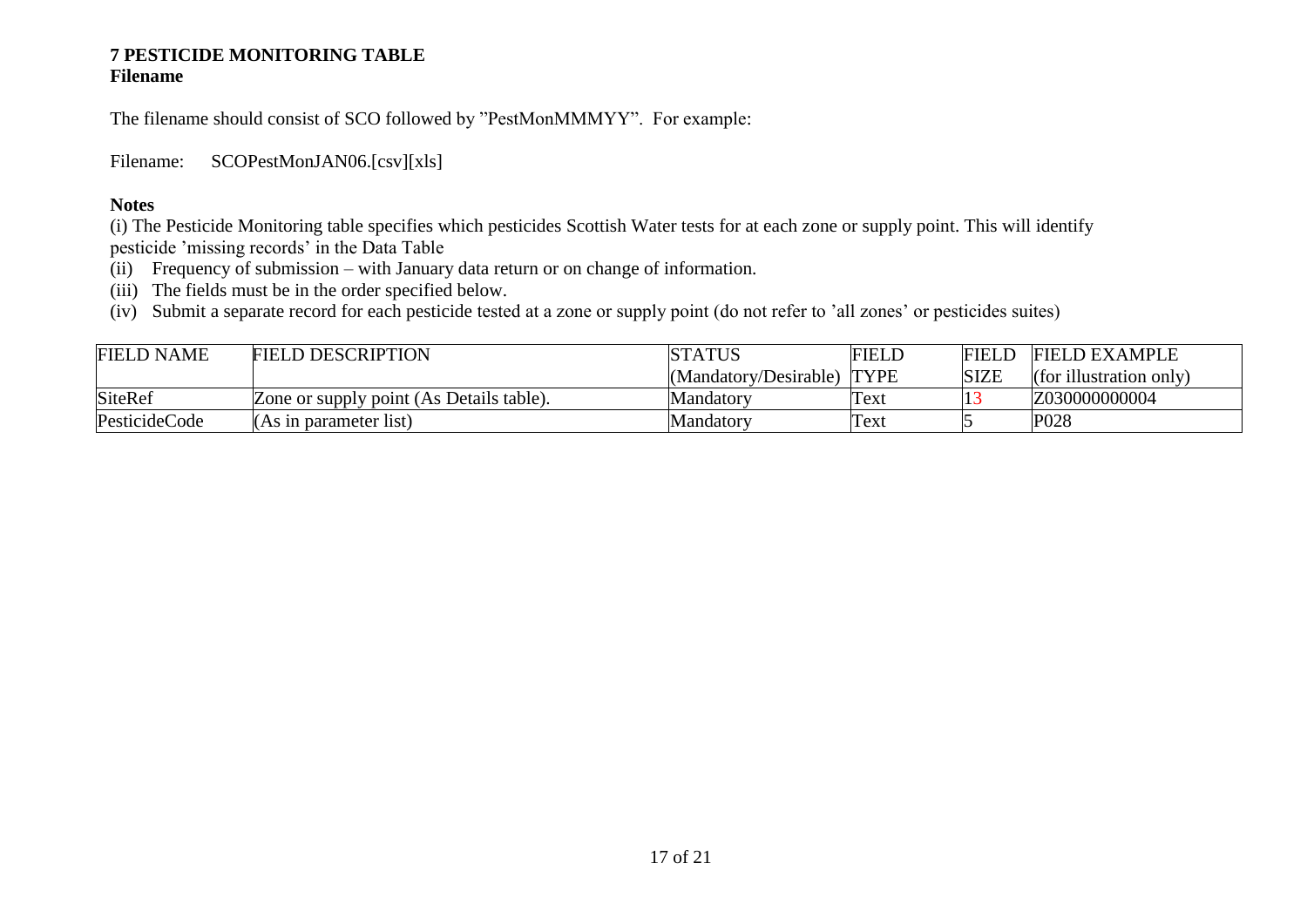## **8 AUTHORITY DETAILS TABLES (2 Tables) Filename**

The filename should consist of SCO followed by "[LA][HPA]DetMMMYY". For example:

Filename: SCOLADetJAN06.[csv][xls] Filename: SCOHPADetJAN06.[csv][xls]

#### **Notes**

- (i) LADet identifies the link for water supply zones and Local Authorities.
- (ii) HPADet identifies the link for water supply zones and NHS Boards.
- (iii) There must be a separate record for each Local Authority and NHS Board where a supply zone is situated in more than one area.
- (iv) Frequency of submission with January data return or on change of information.
- (v) The fields must be in the order specified below.

# **SCOLADetJAN04.[csv][xls]**

| <b>FIELD NAME</b> | <b>FIELD DESCRIPTION</b>                                  | <b>STATUS</b>             | <b>FIELD</b> | <b>FIELD</b> | <b>FIELD EXAMPLE</b>    |
|-------------------|-----------------------------------------------------------|---------------------------|--------------|--------------|-------------------------|
|                   |                                                           | (Mandatory/optional) TYPE |              | <b>SIZE</b>  | (for illustration only) |
| SiteRef           | $(As Details table - water supply zones only)$            | Mandatory                 | Text         |              | Z000000000045           |
| LAName            | Local Authority (LA) name.                                | Mandatory                 | Text         | 100          | Madeup County D.C       |
|                   | Note: There must be a separate record for each Local      |                           |              |              |                         |
|                   | Authority where a supply zone is situated in more than    |                           |              |              |                         |
|                   | one LA area.                                              |                           |              |              |                         |
| <b>LAAddress</b>  | Contact address for Local Authority (do not name          | Mandatory                 | Text         | <b>200</b>   | DC Offices, 37 Example  |
|                   | individual).                                              |                           |              |              | Road, Auchtermuchty XX5 |
|                   | If table is submitted in comma separated variable (.csv)  |                           |              |              | X89                     |
|                   | format Insert in double quotation marks. This will ensure |                           |              |              |                         |
|                   | correct loading of fields in the DWQR's database          |                           |              |              |                         |
|                   |                                                           |                           |              |              |                         |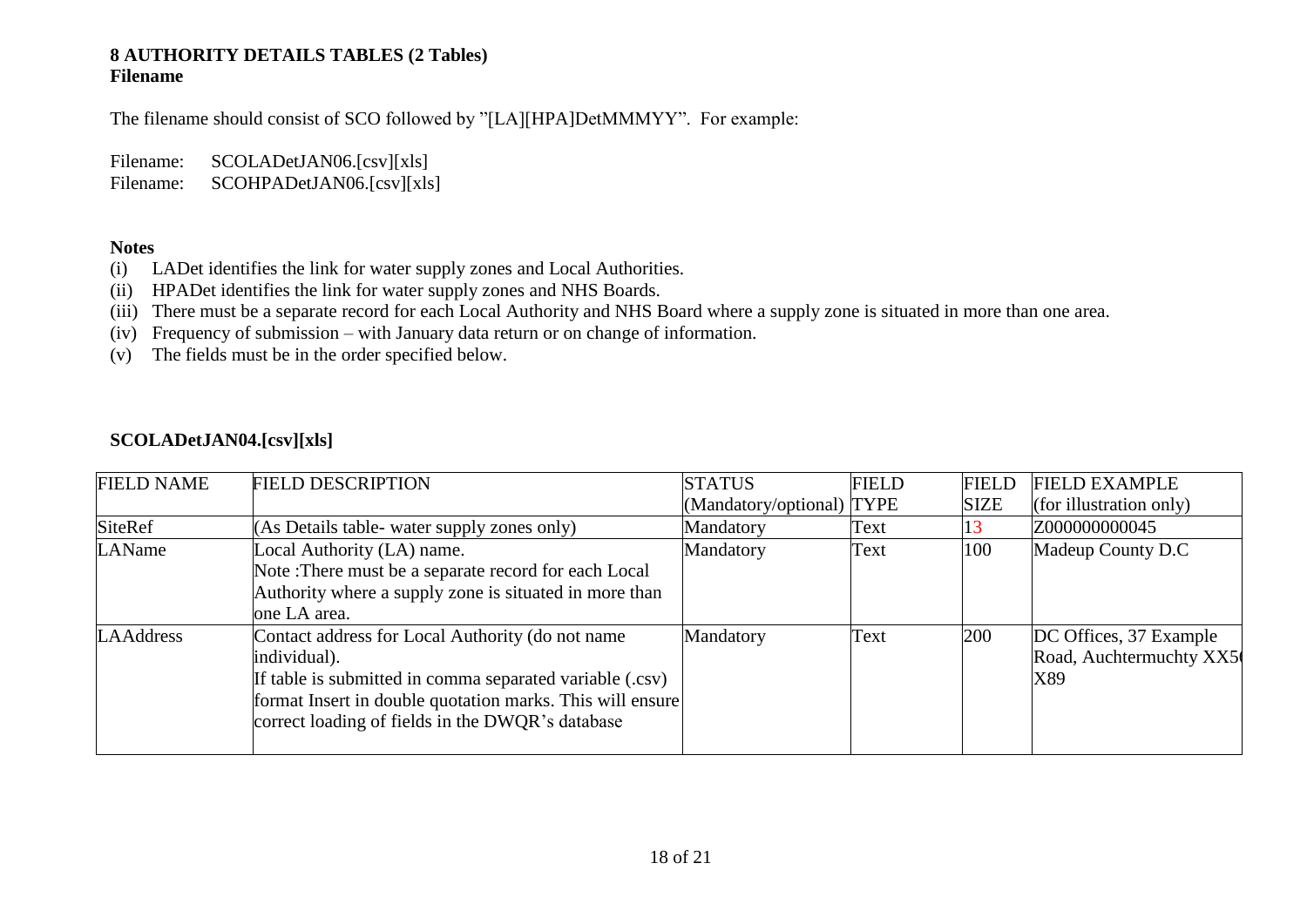# **SCOHPADetJAN04**

| <b>FIELD NAME</b>     | <b>FIELD DESCRIPTION</b>                                         | <b>STATUS</b>            | <b>FIELD</b> | <b>FIELD</b> | <b>FIELD EXAMPLE</b>      |
|-----------------------|------------------------------------------------------------------|--------------------------|--------------|--------------|---------------------------|
|                       |                                                                  | Mandatory/optional) TYPE |              | <b>SIZE</b>  | (for illustration only)   |
| SiteRef               | (As Details table- water supply zones only)                      | Mandatory                | Text         |              | Z000000000045             |
| <b>NHS Board Name</b> | NHS Board Name.                                                  | Mandatory                | Text         | 100          | Madeup NHS Board name     |
|                       | Note: There must be a separate record for each NHS               |                          |              |              |                           |
|                       | Board where a supply zone is situated in more than one           |                          |              |              |                           |
|                       | NHS Board area.                                                  |                          |              |              |                           |
|                       | NHS BoardAddress Contact address for Consultant in Public Health | Mandatory                | Text         | 200          | NHS House, 14 False Road. |
|                       | Medicine at the NHS board (do not name individual).              |                          |              |              | Auchterarder XX34 X21     |
|                       | If table is submitted in comma separated variable (.csv)         |                          |              |              |                           |
|                       | format Insert in double quotation marks. This will ensure        |                          |              |              |                           |
|                       | correct loading of fields in the DWQR's database                 |                          |              |              |                           |
|                       |                                                                  |                          |              |              |                           |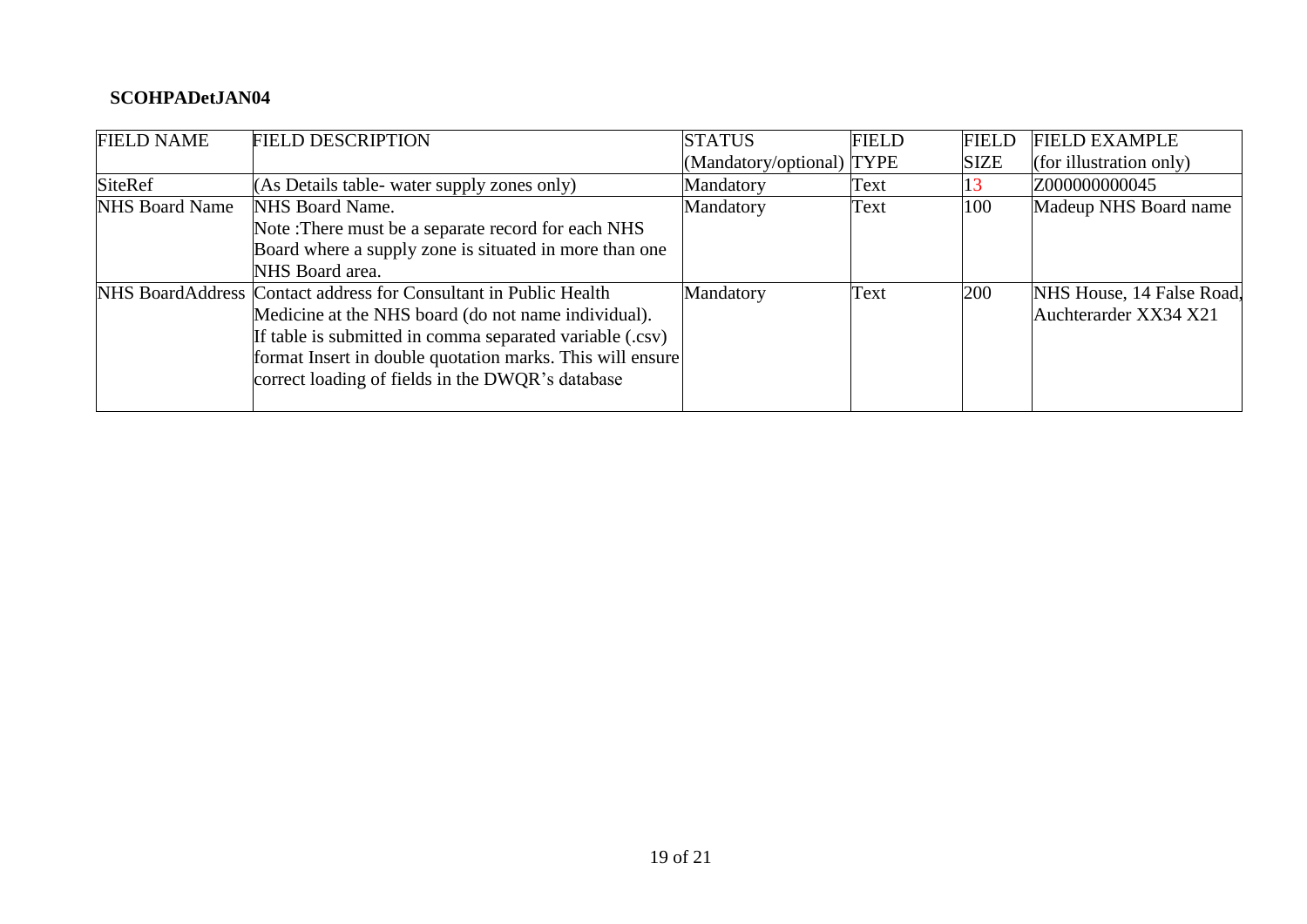## **9 RAW SOURCE DETAILS TABLE**

## **Filename**

The filename should consist of "SCO" followed by "RawSourceMMMYY". For example:

Filename: SCORawSourceJAN06.[csv][xls]

- v. This table contains records for raw water sources supplying treatment works. Include each raw source where this is considered a separate asset.
- vi. Where a source supplies multiple water treatment works submit a separate record for each works supplied.
- vii. Frequency of submission with January data return.
- viii. The fields must be in the order specified below.

| <b>FIELD NAME</b>   | <b>FIELD DESCRIPTION</b>                                                                                                            | <b>STATUS</b>              | <b>FIELD</b> | <b>FIELD</b> | <b>FIELD EXAMPLE</b>    |
|---------------------|-------------------------------------------------------------------------------------------------------------------------------------|----------------------------|--------------|--------------|-------------------------|
|                     |                                                                                                                                     | (Mandatory/Desirable) TYPE |              | <b>SIZE</b>  | (for illustration only) |
| <b>SiteRef</b>      | <b>Raw Water Source (As Details table)</b>                                                                                          | <b>Mandatory</b>           | Text         |              | A005000000004           |
| <b>SiteRefWorks</b> | Treatment works reference supplied by source above.<br>(As Details table).                                                          | <b>Mandatory</b>           | Text         |              | T005000000002           |
| SourceType          | <b>Choose from</b><br>Boreholes and Springs -BS<br><b>Impounding Reservoir – IR</b><br>$Lochs - LO$<br><b>Rivers and Burns - RB</b> | <b>Mandatory</b>           | Text         |              | LO                      |